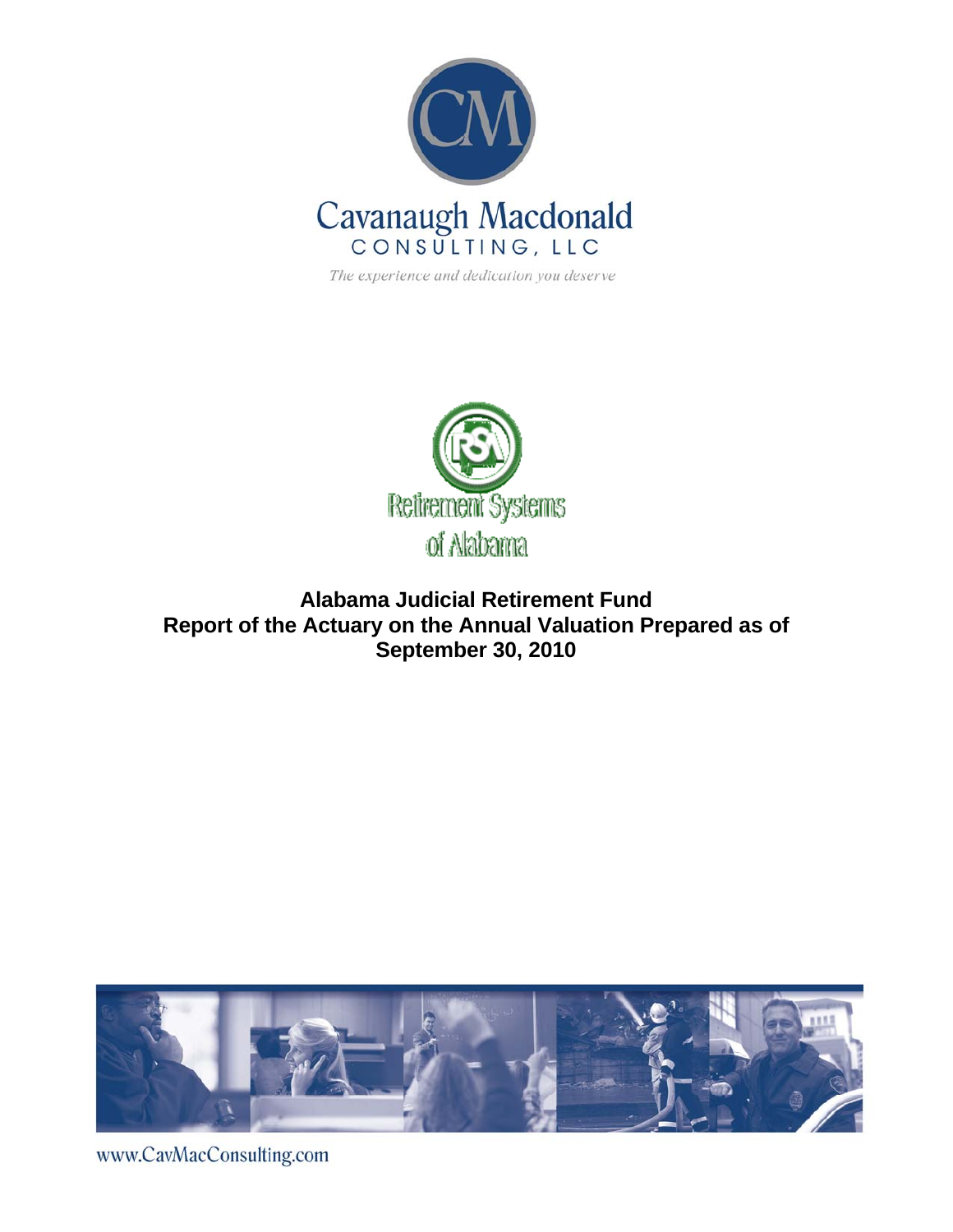

July 22, 2011

Board of Control Alabama Judicial Retirement Fund Montgomery, Alabama

Members of the Board:

In this report are submitted the results of the annual valuation of the assets and liabilities of the Alabama Judicial Retirement Fund, prepared as of September 30, 2010 in accordance with Section 36-27-23(p) of the act governing the operation of the Fund.

The purpose of this report is to provide a summary of the funded status of the Fund as of September 30, 2010, to recommend rates of contribution and to provide accounting information under Governmental Accounting Standards Board Statements No. 25 and 27 (GASB 25 and 27). Data regarding the membership of the Fund for use as a basis of the valuation was furnished by the Retirement Fund office. While not verifying the data at source, the actuary performed tests for consistency and reasonability. The valuation reflects the impact of Act 2011-676, which increases the member contribution rates by 2.25% beginning October 1, 2011 and an additional 0.25% beginning October 1, 2012. On the basis of this valuation, it is recommended that the State make contributions to the Retirement Fund at the rate of 28.22% of payroll for the fiscal year ending September 30, 2013.

The financing objective of the Fund has been to have contribution rates remain relatively level over time as a percentage of payroll. The promised benefits of the Fund are included in the actuarially calculated contribution rates which are developed using the Projected Unit Credit cost method. Five-year smoothed market value of assets is used for actuarial valuation purposes. Gains and losses are reflected in the unfunded accrued liability that is being amortized by regular annual contributions as a level percentage of payroll within a 30-year period, on the assumption that payroll will increase by 4.50% annually. The assumptions recommended by the actuary and adopted by the Board are in the aggregate reasonably related to the experience under the Fund and to reasonable expectations of anticipated experience under the Fund and meet the parameters for the disclosures under GASB 25 and 27.

We have prepared the Schedule of Funding Progress and Trend Information shown in the financial section of the Annual Report, and all supporting schedules including the Schedule of Active Member Valuation Data, the Solvency Test and the Analysis of Financial Experience shown in the actuarial section of the Annual Report.

Offices in Englewood, CO · Kennesaw, GA · Bellevue, NE · Hilton Head Island, SC 3550 Busbee Pkwy, Suite 250, Kennesaw, GA 30144 Phone (678) 388-1700 • Fax (678) 388-1730 www.CavMacConsulting.com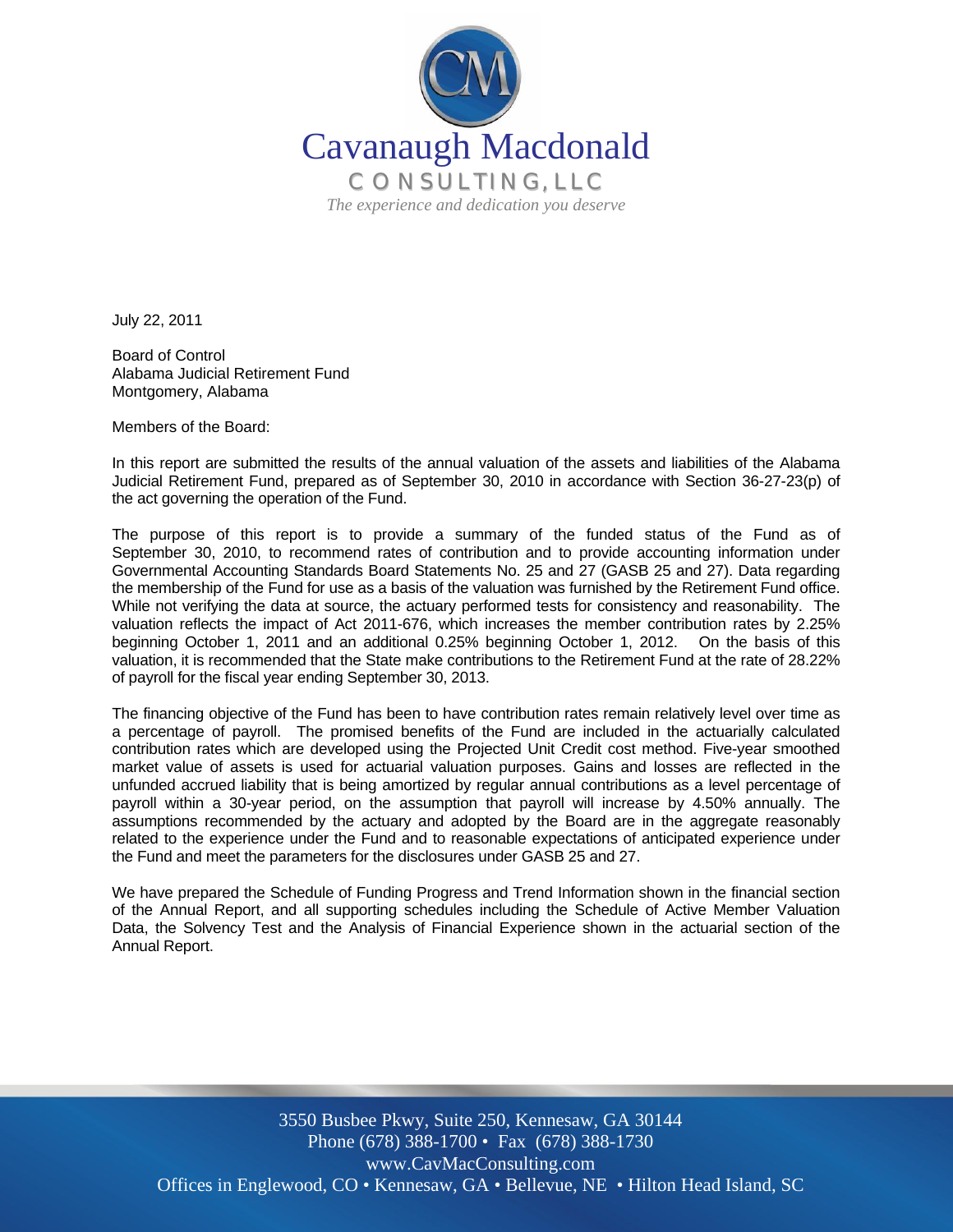

July 22, 2011 Board of Control Page 2

This is to certify that the independent consulting actuary is a member of the American Academy of Actuaries and has experience in performing valuations for public retirement systems, that the valuation was prepared in accordance with principles of practice prescribed by the Actuarial Standards Board, and that the actuarial calculations were performed by qualified actuaries in accordance with accepted actuarial procedures, based on the current provisions of the Retirement Fund and on actuarial assumptions that are internally consistent and reasonably based on the actual experience of the Fund.

Future actuarial results may differ significantly from the current results presented in this report due to such factors as the following: plan experience differing from that anticipated by the economic or demographic assumptions; changes in economic or demographic assumptions; increases or decreases expected as part of the natural operation of the methodology used for these measurements (such as the end of an amortization period or additional cost or contribution requirements based on the plan's funded status); and changes in plan provisions or applicable law. Since the potential impact of such factors is outside the scope of a normal annual actuarial valuation, an analysis of the range of results is not presented herein.

In our opinion the Fund is operating on an actuarially sound basis. Assuming that contributions to the Fund are made by the employer from year to year in the future at the rates recommended on the basis of the successive actuarial valuations, the continued sufficiency of the retirement fund to provide the benefits called for under the Fund may be safely anticipated.

The Table of Contents, which immediately follows, outlines the material contained in the report.

Respectfully submitted,

Edward A. Macdonald, ASA, FCA, MAAA Cathy Turcot

President Principal and Managing Director

well T. Cever

Jonathan T. Craven, ASA, EA, FCA, MAAA Senior Actuary

EAM:bdm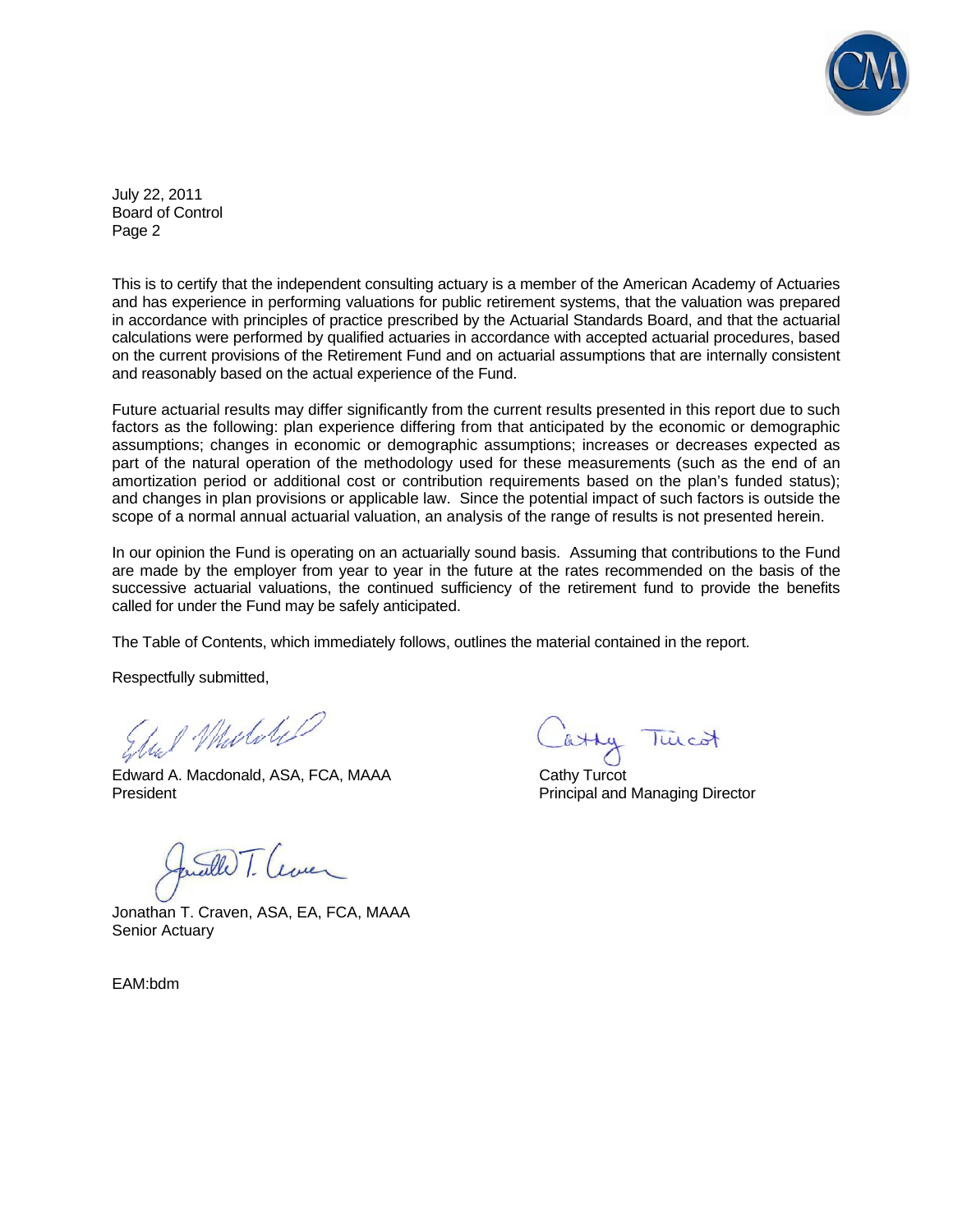

# **TABLE OF CONTENTS**

| <b>Section</b> | Item                                | Page No. |
|----------------|-------------------------------------|----------|
|                | <b>Summary of Principal Results</b> |          |
| Ш              | Membership Data                     | 2        |
| $\mathbf{III}$ | Assets                              | 4        |
| IV             | <b>Comments on Valuation</b>        | 4        |
| V              | Contributions Payable by Employer   | 5        |
| VI             | Accounting Information              | 6        |
| VII            | Analysis of Financial Experience    | 8        |

## **Schedule**

| A | <b>Valuation Results and Solvency Test</b>                               | 9               |
|---|--------------------------------------------------------------------------|-----------------|
| В | Development of the Actuarial Value of Assets                             | 10              |
|   | Summary of Receipts and Disbursements                                    | 11              |
| D | Outline of Actuarial Assumptions and Methods                             | 12 <sup>°</sup> |
| Е | Summary of Main Fund Provisions as Interpreted<br>for Valuation Purposes | 13              |
|   | Schedule of Membership Data                                              | 16              |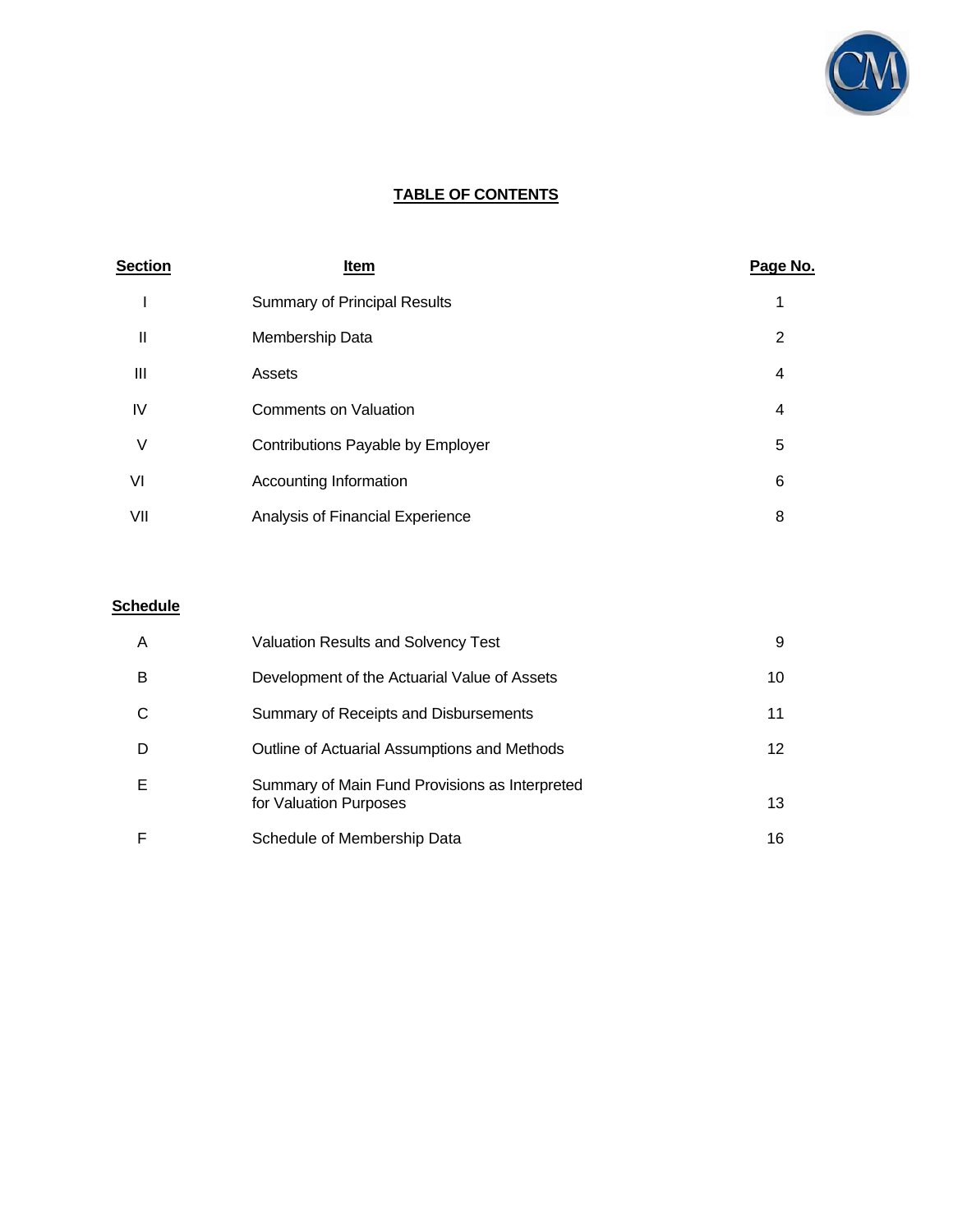

#### **REPORT OF THE ACTUARY ON THE ANNUAL VALUATION OF THE ALABAMA JUDICIAL RETIREMENT FUND PREPARED AS OF SEPTEMBER 30, 2010**

## **SECTION I - SUMMARY OF PRINCIPAL RESULTS**

1. For convenience of reference, the principal results of the valuation and a comparison with the

preceding year's results are summarized below:

| <b>VALUATION DATE</b>                                              | <b>September 30, 2010</b>        | <b>September 30, 2009</b>        |  |
|--------------------------------------------------------------------|----------------------------------|----------------------------------|--|
| Active members<br>Number<br>Annual compensation*                   | 338<br>\$<br>43,060,614          | 342<br>\$<br>43,234,239          |  |
| Retired members and beneficiaries<br>Number<br>Annual allowances*  | 323<br>\$<br>24,696,542          | 320<br>\$<br>24,261,135          |  |
| Assets<br>Actuarial value<br>Market value                          | \$<br>246,196,836<br>220,087,303 | \$<br>252,645,569<br>210,082,897 |  |
| Unfunded accrued liability                                         | \$<br>112,262,182                | \$<br>88,332,865                 |  |
| <b>Funded Ratio</b>                                                | 68.7%                            | 74.1%                            |  |
| <b>CONTRIBUTIONS FOR FISCAL YEAR ENDING</b>                        | <b>September 30, 2013</b>        | September 30, 2012**             |  |
| Employer contribution rate<br>Normal<br>Accrued liability<br>Total | 14.31%<br>13.91<br>28.22%        | 15.69%<br>10.90<br>26.59%        |  |
| Amortization period                                                | 30 years                         | 30 years                         |  |

\*Amounts shown do not include any increase in effect after the valuation date.

\*\*The employer contribution rate has been changed from 26.59% to 24.35% since the previous valuation to reflect Act 2011-676.

2. Comments on the valuation results as of September 30, 2010 are given in Section IV and further

discussion of the contribution levels is set out in Section V.

3. Schedule B shows the development of the actuarial value of assets. Schedule D of this report

outlines the full set of actuarial assumptions and methods employed in the current valuation. There

have been no changes since the previous valuation.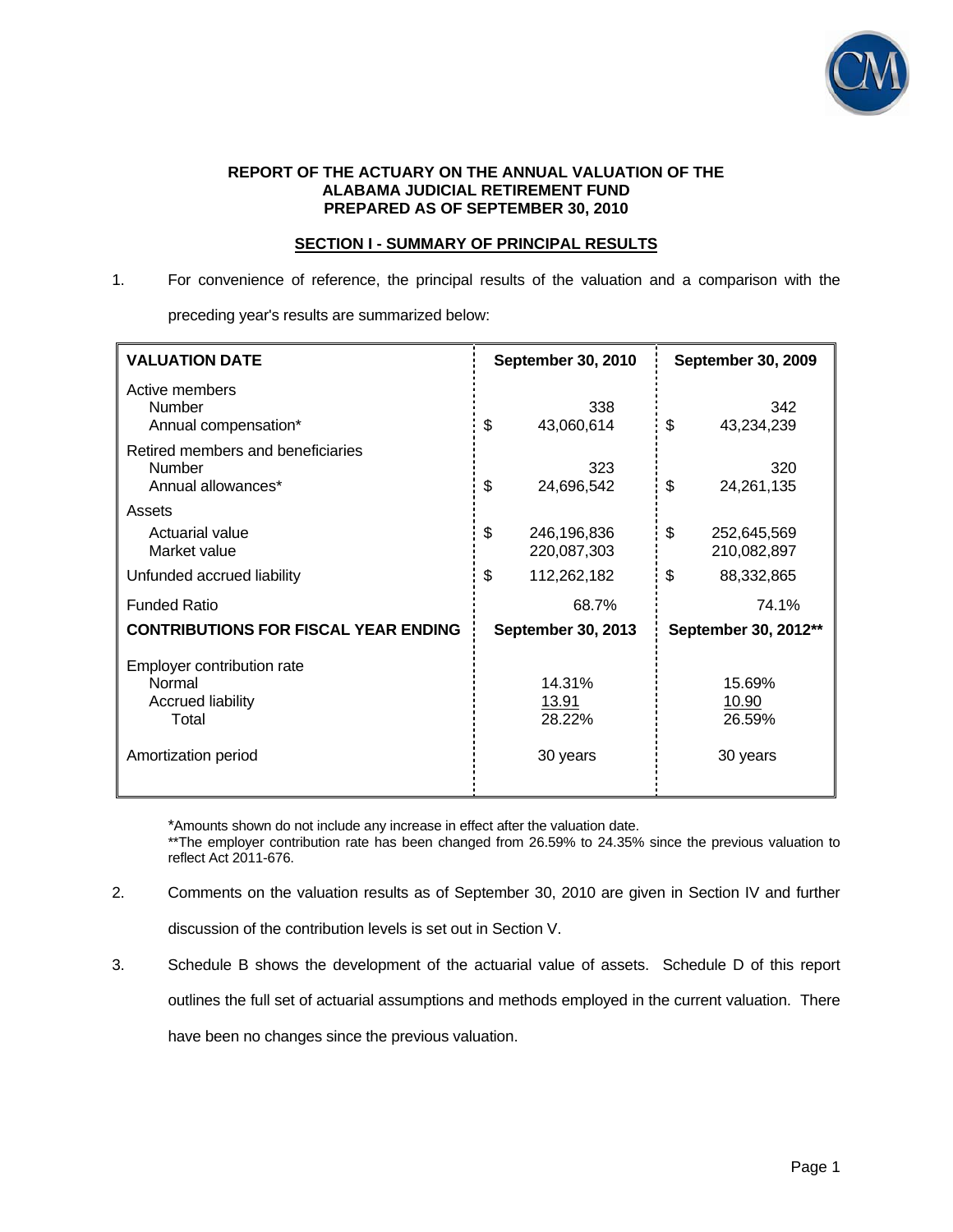

4. Provisions of the Fund, as summarized in Schedule E, were taken into account in the current valuation. The valuation reflects the impact of Act 2011-676, which increases the member contribution rates by 2.25% beginning October 1, 2011 and an additional 0.25% beginning October 1, 2012. In addition, Act 2011-676 specifies that if positive investment performance results in a decrease in the total contribution rate paid by employers and employees participating in the System, the Retirement System of Alabama shall first reduce the employee contribution rate.

## **SECTION II – MEMBERSHIP DATA**

1. The following table shows the number of active members and their annual compensation as of September 30, 2010 on the basis of which the valuation was prepared.

## **TABLE 1**

#### **THE NUMBER AND ANNUAL COMPENSATION OF ACTIVE MEMBERS AS OF SEPTEMBER 30, 2010**

| <b>GROUP</b>                     | <b>NUMBER</b> | <b>COMPENSATION</b> |            |
|----------------------------------|---------------|---------------------|------------|
| <b>District Court Judges</b>     | 103           | \$                  | 13,559,240 |
| Probate Court Judges             | 68            | 6,228,211           |            |
| Non District, Non Probate Judges | 167           | 23,273,163          |            |
| Total                            | 338           | S                   | 43,060,614 |

 The table reflects the active membership for whom complete valuation data were submitted. The results of the valuation include an estimated liability for an additional 46 inactive members.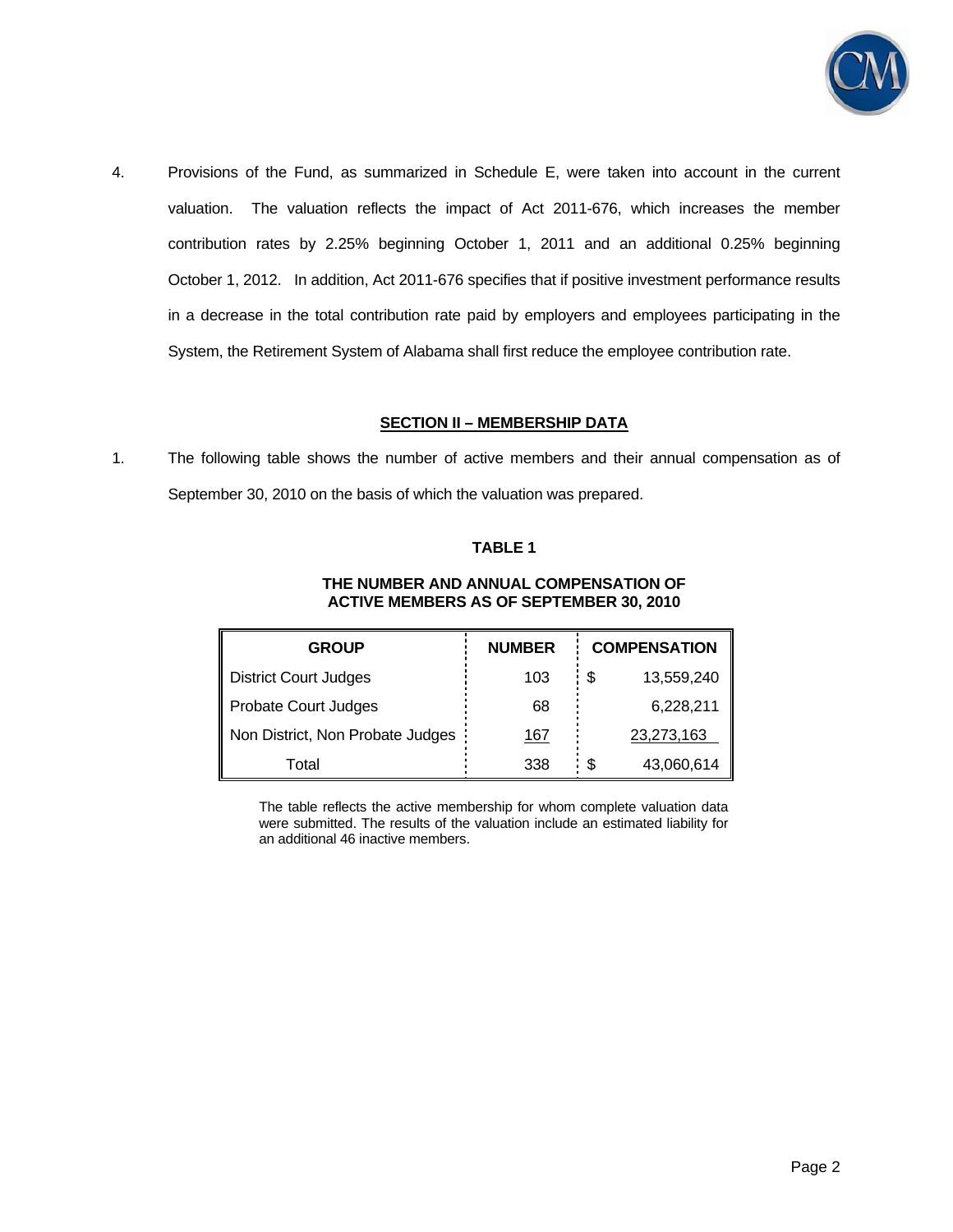

# 2. The following table shows a six-year history of active member valuation data.

## **TABLE 2**

| Valuation<br><b>Date</b> | <b>Number</b> | Annual<br>Payroll* | Annual<br><b>Average Pay</b> | % Increase in<br><b>Average Pay</b> |
|--------------------------|---------------|--------------------|------------------------------|-------------------------------------|
| 9/30/2010                | 338           | 43,060,614<br>S    | 127,398                      | 0.78%                               |
| 9/30/2009                | 342           | 43,234,239         | 126,416                      | 3.18                                |
| 9/30/2008                | 336           | 41, 167, 248       | 122,522                      | 3.19                                |
| 9/30/2007                | 348           | 41,318,229         | 118,731                      | 0.60                                |
| 9/30/2006                | 332           | 39,184,897         | 118,027                      | (0.04)                              |
| 9/30/2005                | 340           | 40,144,335         | 118.072                      | (0.56)                              |

## **SCHEDULE OF ACTIVE MEMBER VALUATION DATA**

\*Amounts shown do not include any salary increase effective after the valuation date.

3. The following table shows the number and annual retirement allowances payable to retired

members and their beneficiaries on the roll of the Retirement Fund as of the valuation date.

## **TABLE 3**

#### **THE NUMBER AND ANNUAL RETIREMENT ALLOWANCES OF RETIRED MEMBERS AND BENEFICIARIES ON THE ROLL AS OF SEPTEMBER 30, 2010**

| <b>GROUP</b>                      | <b>NUMBER</b> | <b>ANNUAL</b><br><b>RETIREMENT</b><br><b>ALLOWANCES</b> |
|-----------------------------------|---------------|---------------------------------------------------------|
| <b>Service Retirements</b>        | 216           | 20,978,973<br>S                                         |
| <b>Disability Retirements</b>     |               | 374,804                                                 |
| Beneficiaries of Deceased Members | 100           | 3,342,765                                               |
| Total                             | 323           | 24,696,542<br>S                                         |

4. Schedule F shows the distribution by age and service of the number and average annual compensation of active members included in the valuation and a distribution by age of the number and benefits of retired members and beneficiaries included in the valuation.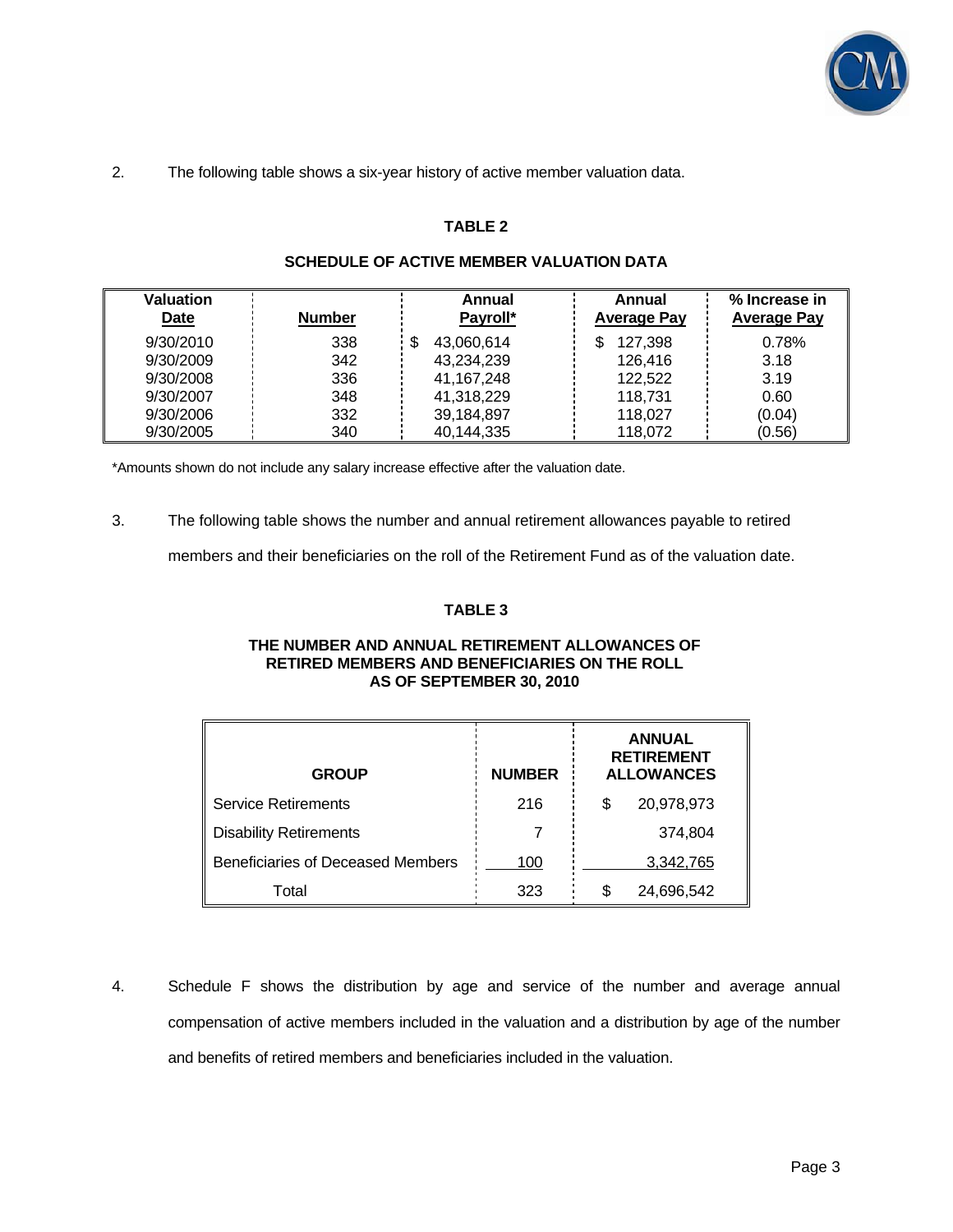

## **SECTION III - ASSETS**

- 1. The amount of assets taken into account in this valuation is based on information reported by the Retirement Fund.
- 2. As of September 30, 2010, the total market value of assets amounted to \$220,087,303. The market related actuarial value of assets is \$246,196,836. Schedule B shows the development of the actuarial value of assets as of September 30, 2010.
- 3. Schedule C shows the receipts and disbursements of the Fund for the year preceding the valuation date and a reconciliation of the fund balances at market value.

## **SECTION IV - COMMENTS ON VALUATION**

- 1. Schedule A outlines the results of the valuation. The valuation shows that the Fund has total accrued liabilities of \$358,459,018. Of this amount, \$218,968,639 is for the benefits payable on account of present retired members and beneficiaries of deceased members, \$9,037,824 is for the benefits payable on account of present inactive members and \$130,452,555 is for the benefits payable on account of present active members. Against these liabilities, the Fund has total present actuarial value of assets of \$246,196,836 as of September 30, 2010. The difference of \$112,262,182 between the total liabilities and the total present actuarial value of assets represents the present value of future actuarial accrued liability contributions to be made by the State.
- 2. The employer's regular contributions to the Fund consist of normal contributions and accrued liability contributions. The normal contribution rate payable by the State is equal to the cost of benefits accruing during the year not provided by members' contributions, divided by the annual active members' payroll. The normal contribution rate is determined to be 14.31% of payroll.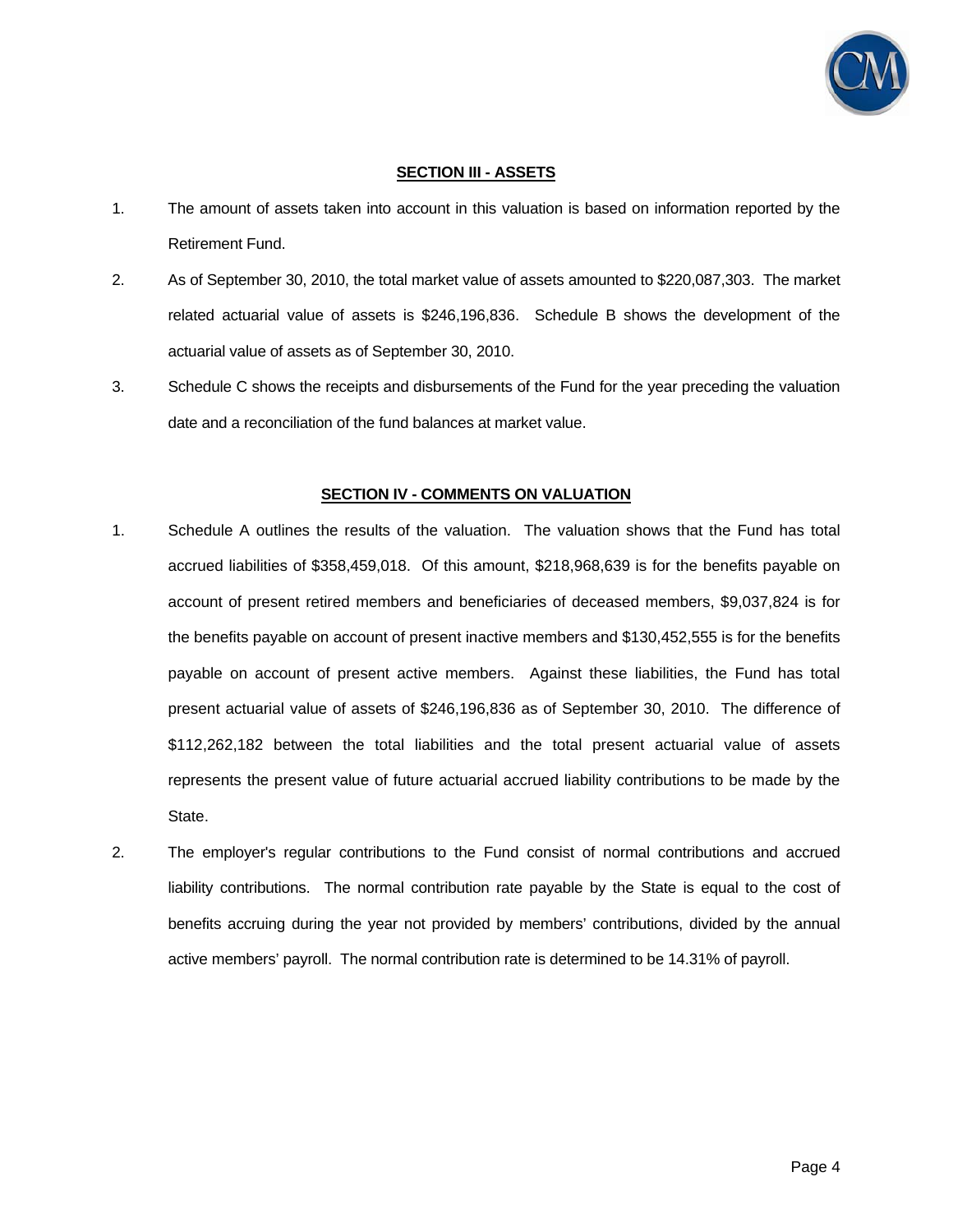

3. Accrued liability contributions of 13.91% of payroll are to be made toward amortizing the unfunded accrued liability. Annual accrued liability contributions at the rate of 13.91% of payroll will amortize the unfunded accrued liability within 30 years from the valuation date on the assumption that the aggregate amount of the accrued liability contribution will increase by 4.50% per year.

# **SECTION V - CONTRIBUTIONS PAYABLE BY EMPLOYER**

- 1. Section 12-18-3 of the Retirement Fund Law provides that sufficient monies shall be appropriated to carry out the provisions of the Law.
- 2. On the basis of the actuarial valuation prepared as of September 30, 2010 it is recommended that the employer make contributions at the following rates beginning October 1, 2012:

# **TABLE 4**

#### **EMPLOYER REQUIRED CONTRIBUTION RATES AS A PERCENTAGE OF MEMBERS' COMPENSATION**

| <b>EMPLOYER</b><br><b>CONTRIBUTION</b> | <b>FISCAL YEAR ENDING</b><br><b>SEPTEMBER 30, 2013</b> |
|----------------------------------------|--------------------------------------------------------|
| Normal                                 | 14.31%                                                 |
| <b>Accrued Liability</b>               | 13.91                                                  |
| Total                                  | 28.22%                                                 |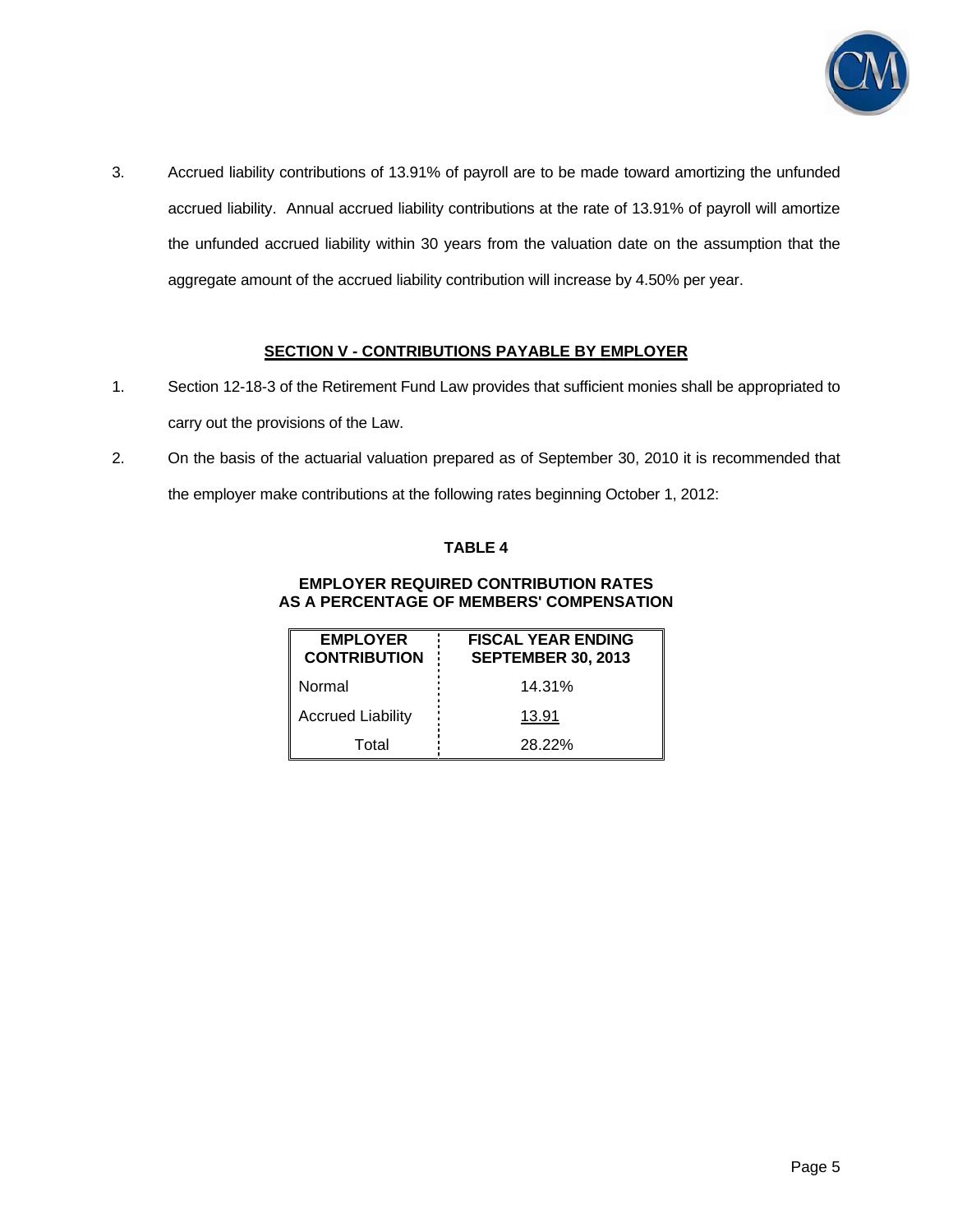

# **SECTION VI - ACCOUNTING INFORMATION**

1. Governmental Accounting Standards Board Statements 25 and 27 set forth certain items of required supplementary information to be disclosed in the financial statements of the Fund and the employer. One such item is a distribution of the number of employees by type of membership, as follows:

| <b>GROUP</b>                                                                | <b>NUMBER</b> |
|-----------------------------------------------------------------------------|---------------|
| Retirees and beneficiaries currently<br>receiving benefits                  | 323           |
| Terminated employees entitled to<br>benefits but not yet receiving benefits | 46            |
| Active members                                                              | 338           |
| Total                                                                       |               |

## **NUMBER OF ACTIVE AND RETIRED MEMBERS AS OF SEPTEMBER 30, 2010**

2. Another such item is the schedule of funding progress as shown below.

# **SCHEDULE OF FUNDING PROGRESS**

| <b>Actuarial</b><br><b>Valuation</b><br><u>Date</u> | <b>Actuarial</b><br>Value of<br><b>Assets</b><br><u>a )</u> | <b>Actuarial</b><br><b>Accrued</b><br><b>Liability (AAL)</b><br><u>(b)</u> | Unfunded<br>AAL<br>(UAAL)<br><u>b - a )</u> | <b>Funded</b><br><b>Ratio</b><br>(a/b) | Covered<br><b>Payroll</b><br><u>(c)</u> | UAAL as a<br>Percentage of<br><b>Covered Payroll</b><br>$((b-a)/c)$ |
|-----------------------------------------------------|-------------------------------------------------------------|----------------------------------------------------------------------------|---------------------------------------------|----------------------------------------|-----------------------------------------|---------------------------------------------------------------------|
| 9/30/2005                                           | \$256,091,618                                               | \$299,664,260                                                              | \$43,572,642                                | 85.5%                                  | \$40,144,335                            | 108.5%                                                              |
| 9/30/2006                                           | 260,664,380                                                 | 301.591.992                                                                | 40.927.612                                  | 86.4                                   | 39,184,897                              | 104.4                                                               |
| 9/30/2007                                           | 265,188,767                                                 | 315,940,930                                                                | 50,752,163                                  | 83.9                                   | 41,318,229                              | 122.8                                                               |
| 9/30/2008                                           | 259,071,291                                                 | 323,428,100                                                                | 64,356,809                                  | 80.1                                   | 41, 167, 248                            | 156.3                                                               |
| 9/30/2009                                           | 252,645,569                                                 | 340,978,434                                                                | 88,332,865                                  | 74.1                                   | 43,234,239                              | 204.3                                                               |
| 9/30/2010                                           | 246,196,836                                                 | 358,459,018                                                                | 112,262,182                                 | 68.7                                   | 43,060,614                              | 260.7                                                               |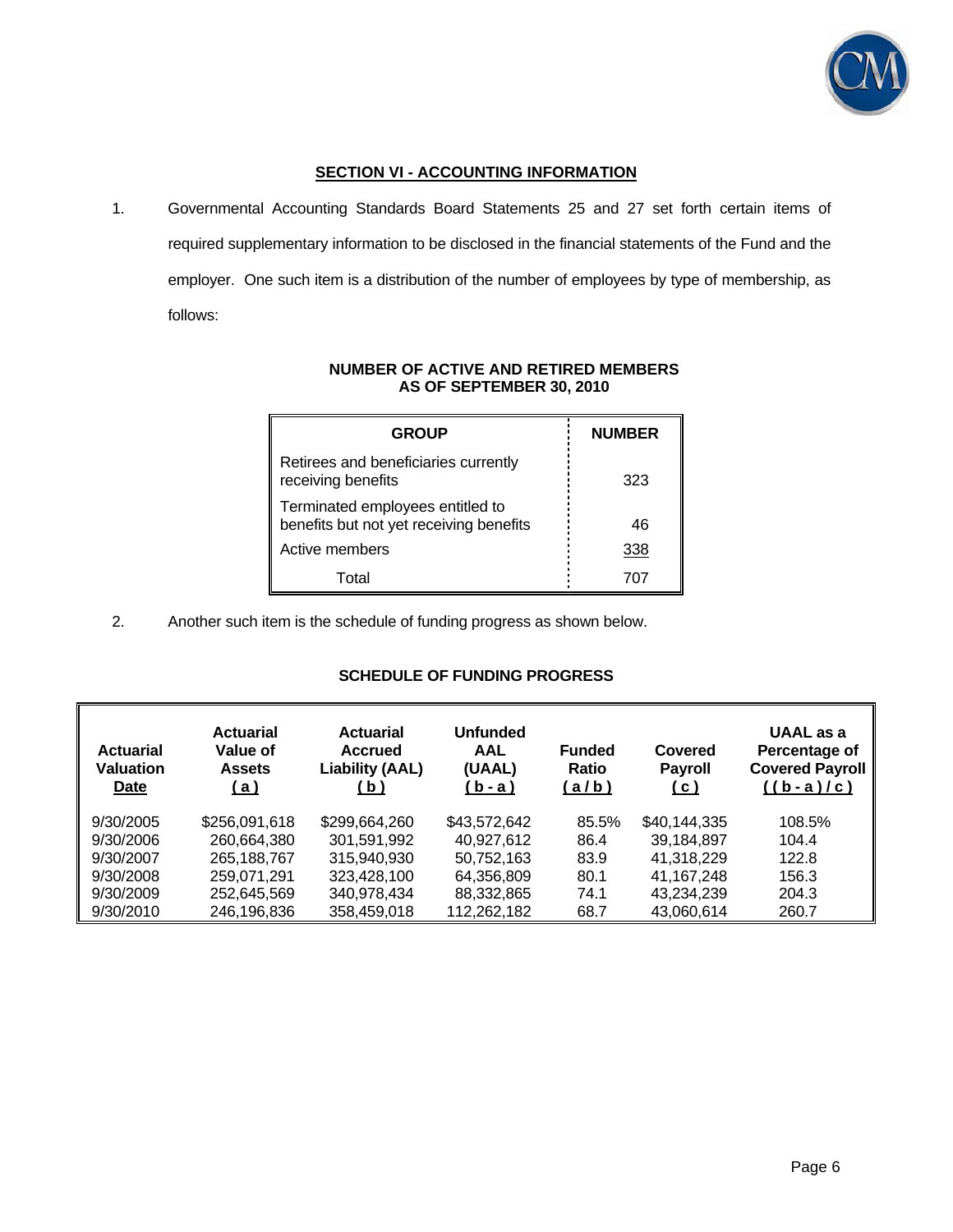

3. The information presented in the required supplementary schedules was determined as part of the actuarial valuation at September 30, 2010. Additional information as of the latest actuarial valuation follows.

 $\mathbf{r}$ 

| Valuation date                            | 9/30/2010                       |
|-------------------------------------------|---------------------------------|
| Actuarial cost method                     | <b>Projected Unit Credit</b>    |
| Amortization method                       | Level percent open              |
| Remaining amortization period             | 30 years                        |
| Asset valuation method                    | Five-year smoothed market value |
| Actuarial assumptions:                    |                                 |
| Investment rate of<br>return <sup>*</sup> | 8.00%                           |
| Projected salary<br>increases*            | 5.00%                           |
| Cost-of-living adjustments                | None                            |
| *Includes inflation at                    | 4.50%                           |

# **TREND INFORMATION**

| <b>Period</b><br><b>Ending</b> | Annual<br><b>Pension</b><br>Cost<br>(APC) | Percentage<br>Of<br><b>APC</b><br><b>Contributed</b> | <b>Net</b><br><b>Pension</b><br>Obligation<br>(NPO) |
|--------------------------------|-------------------------------------------|------------------------------------------------------|-----------------------------------------------------|
| September 30, 2008             | \$9,340,101                               | 100%                                                 | \$0                                                 |
| September 30, 2009             | 9,786,785                                 | 100                                                  | 0                                                   |
| September 30, 2010             | 10,274,864                                | 100                                                  | 0                                                   |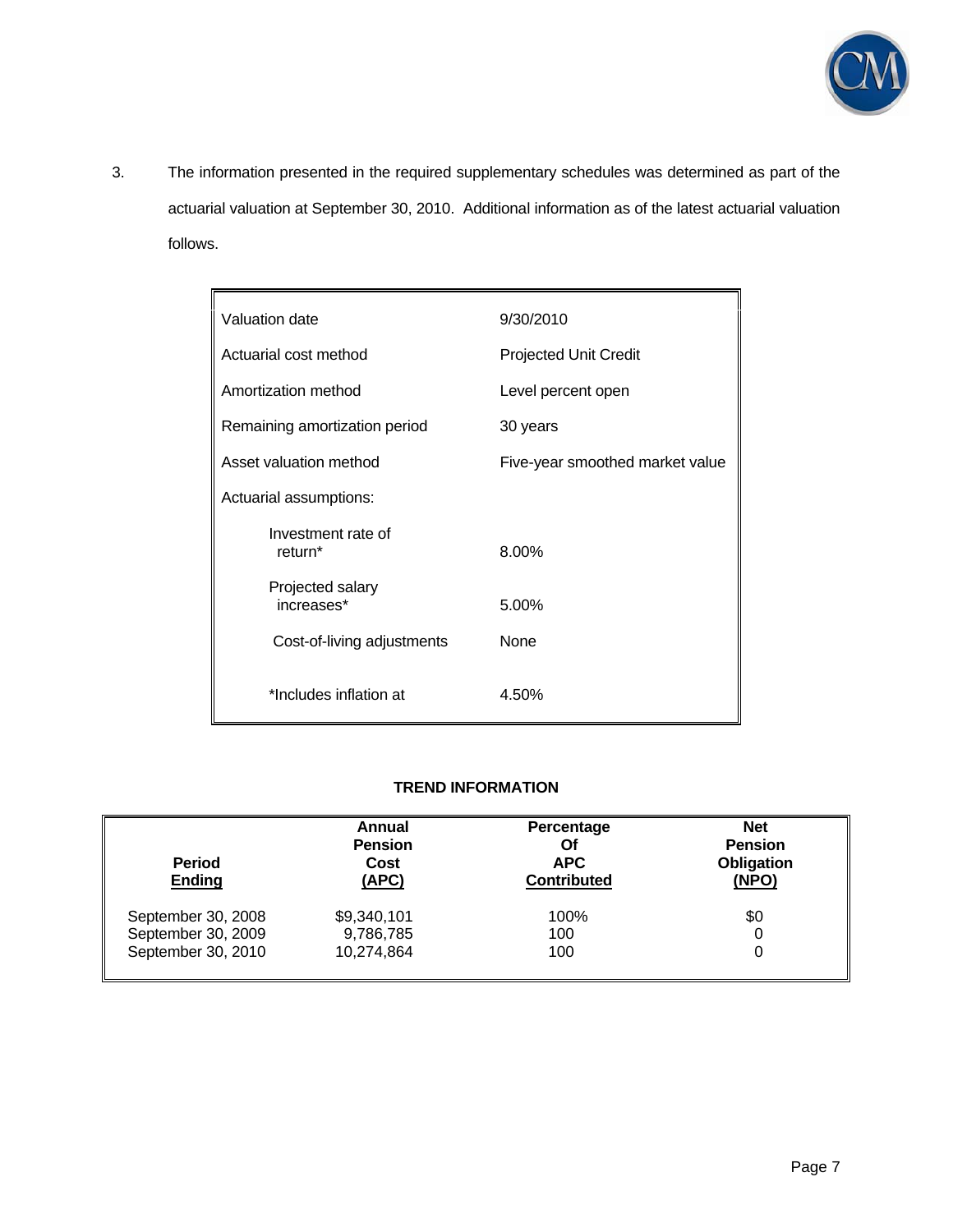

# **SECTION VII – ANALYSIS OF FINANCIAL EXPERIENCE**

The following table shows the estimated gain or loss from various factors that resulted in an increase of \$23,929,317 in the unfunded accrued liability from \$88,332,865 to \$112,262,182 during the year ending September 30, 2010.

| <b>ITEM</b>                                                                                                                                                                                                                   |    | <b>AMOUNT OF</b><br><b>INCREASE/</b><br>(DECREASE)                       |  |
|-------------------------------------------------------------------------------------------------------------------------------------------------------------------------------------------------------------------------------|----|--------------------------------------------------------------------------|--|
| Interest (8.00%) added to previous unfunded accrued liability<br>Accrued liability contribution                                                                                                                               | \$ | 7.1<br>(3.2)                                                             |  |
| Experience:<br>Valuation asset growth<br>Pensioners' mortality<br>Turnover and retirements<br>New entrants<br>Salary increases<br>Method changes<br>Amendments<br>Assumption changes<br>Data Changes<br>Miscellaneous changes |    | 14.3<br>3.3<br>(1.4)<br>0.5<br>(8.7)<br>0.0<br>0.0<br>0.0<br>0.7<br>11.3 |  |
| Total                                                                                                                                                                                                                         | \$ | 23.9                                                                     |  |

# **ANALYSIS OF FINANCIAL EXPERIENCE**

(in millions of dollars)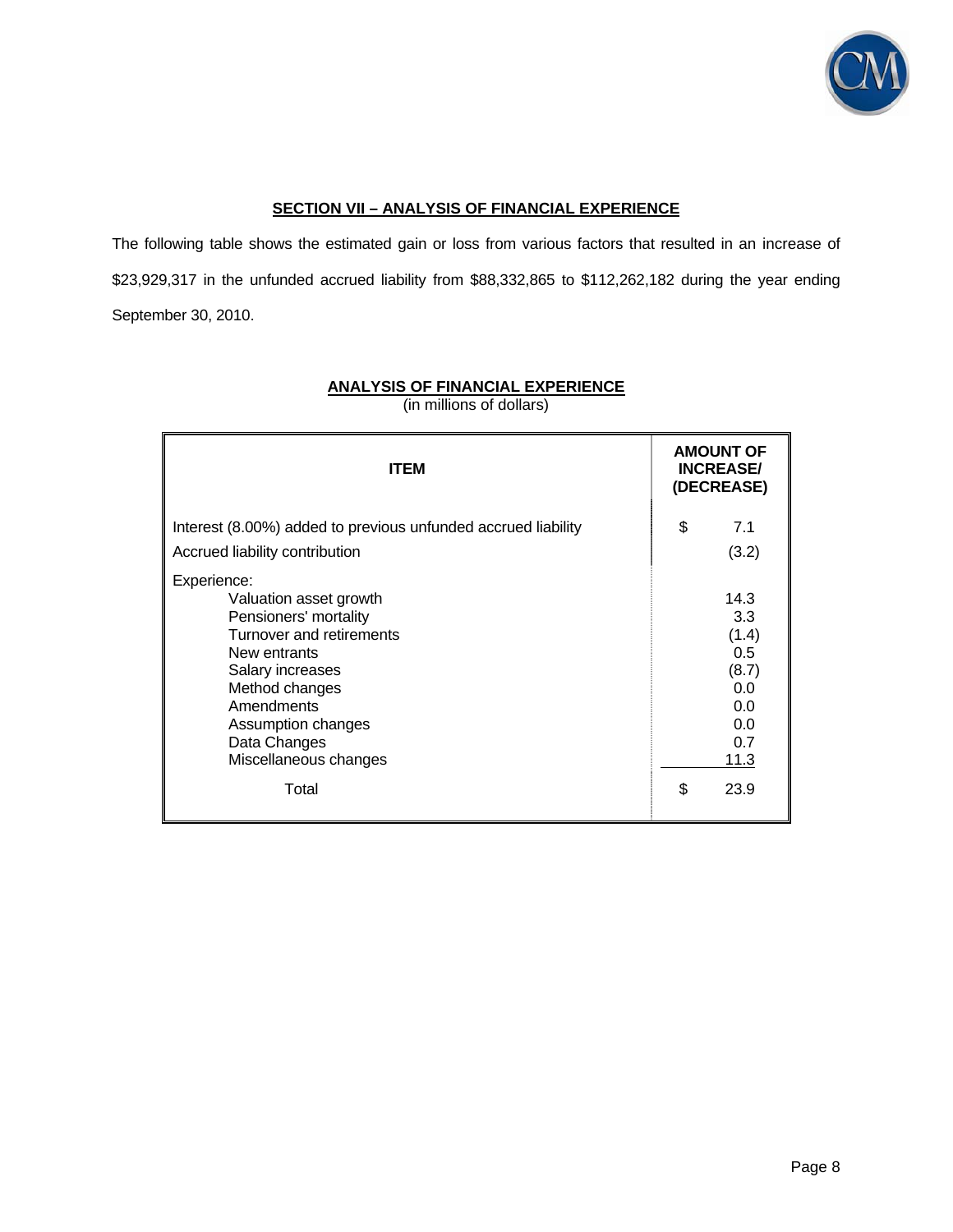

# **SCHEDULE A**

# **VALUATION RESULTS**

|                                                             | <b>September 30, 2010</b> |
|-------------------------------------------------------------|---------------------------|
| 1. Actuarial Accrued Liabilities                            |                           |
| (a) Present active members                                  |                           |
| - Service pensions                                          | \$<br>116,476,058         |
| - Disability pensions                                       | 9,243,913                 |
| - Death benefits*                                           | 4,732,584                 |
| - Total                                                     | \$<br>130,452,555         |
| (b) Present inactive members                                | \$<br>9,037,824           |
| (c) Present retired members and beneficiaries               |                           |
| - Service retirements                                       | \$<br>186,363,594         |
| - Disability retirements                                    | 2,940,777                 |
| - Beneficiaries of deceased members                         | 29,664,268                |
| - Total                                                     | 218,968,639               |
| (d) Total actuarial accrued liabilities $((a) + (b) + (c))$ | \$<br>358,459,018         |
| 2. Actuarial Value of Assets                                | \$<br>246,196,836         |
| 3. Unfunded Actuarial Accrued Liability (1(d) - 2)          | \$<br>112,262,182         |

\*Liability for death benefits payable after retirement is included with liability for service and disability pensions.

# **SOLVENCY TEST**  (\$1000's)

|                   | <b>Portion of Accrued Liabilities</b><br><b>Aggregate Accrued Liabilities For</b><br><b>Covered by Reported Asset</b> |                                                        |                                                                       |                                  |      |     |         |
|-------------------|-----------------------------------------------------------------------------------------------------------------------|--------------------------------------------------------|-----------------------------------------------------------------------|----------------------------------|------|-----|---------|
| Valuation<br>Date | (1)<br><b>Active</b><br><b>Member</b><br><b>Contributions</b>                                                         | (2)<br><b>Retirants</b><br>and<br><b>Beneficiaries</b> | (3)<br><b>Active Members</b><br>(Employer<br><b>Financed Portion)</b> | <b>Reported</b><br><b>Assets</b> | (1)  | (2) | (3)     |
| 9/30/2010         | \$33,950                                                                                                              | \$218,969                                              | \$105.540                                                             | 246.197                          | 100% | 97% | $0.0\%$ |
| 9/30/2009         | 32.533                                                                                                                | 215,730                                                | 92.715                                                                | 252.646                          | 100  | 100 | 4.7     |
| 9/30/2008         | 32.585                                                                                                                | 203.062                                                | 87.781                                                                | 259.071                          | 100  | 100 | 26.7    |
| 9/30/2007         | 30.286                                                                                                                | 202.835                                                | 82,820                                                                | 265.189                          | 100  | 100 | 38.7    |
| 9/30/2006         | 31.569                                                                                                                | 180.555                                                | 89,468                                                                | 260.664                          | 100  | 100 | 54.3    |
| $9/30/2005^1$     | 29.027                                                                                                                | 183.797                                                | 86.840                                                                | 256.092                          | 100  | 100 | 49.8    |

 $^1$  Reflects additional allowance payable under Act 2006-510.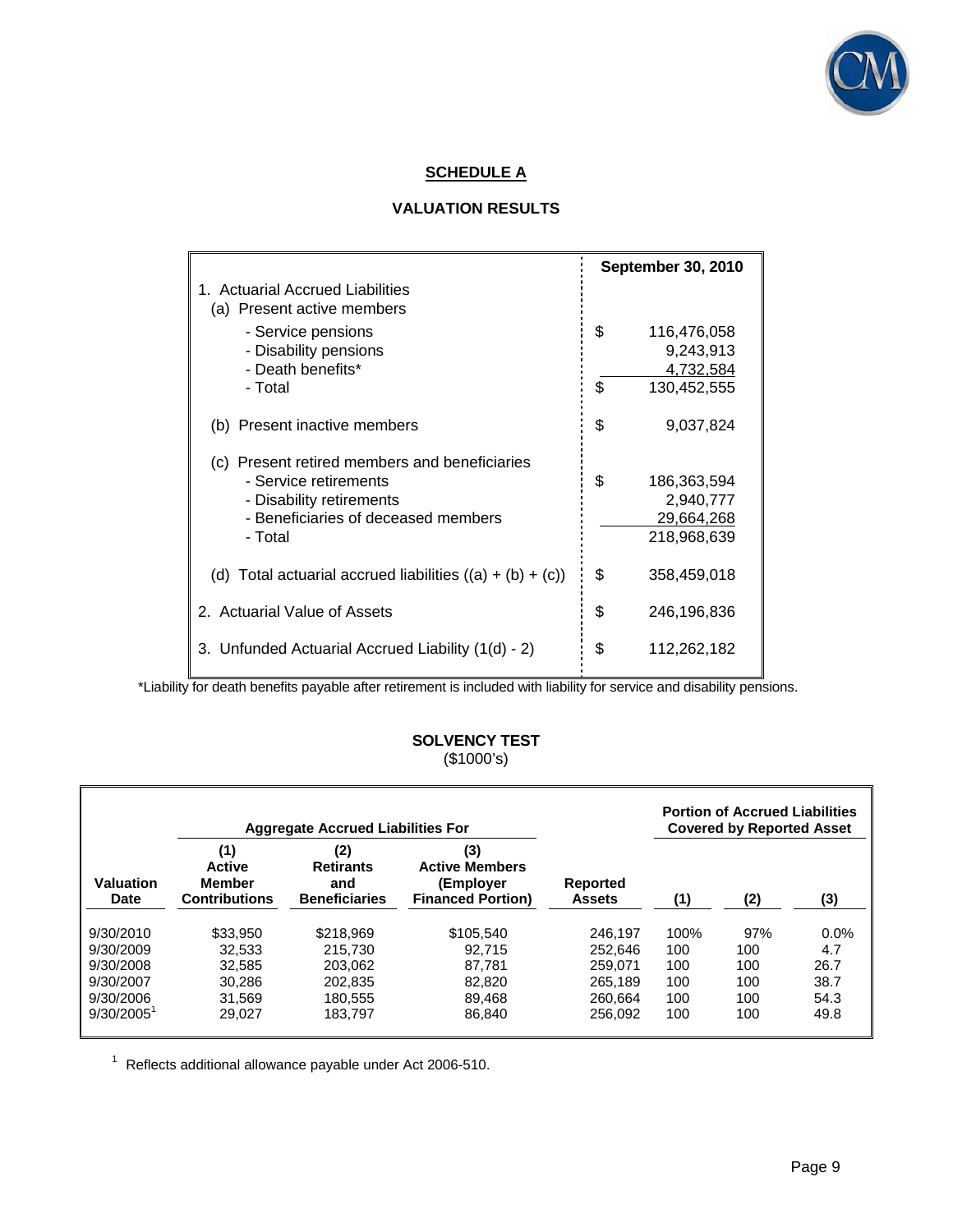

# **SCHEDULE B**

# **DEVELOPMENT OF THE ACTUARIAL VALUE OF ASSETS**

F

| (1) | Actuarial Value Beginning of Year                                                                                                                                                                                                | \$<br>252,645,569                                                                          |
|-----|----------------------------------------------------------------------------------------------------------------------------------------------------------------------------------------------------------------------------------|--------------------------------------------------------------------------------------------|
| (2) | Market Value End of Year                                                                                                                                                                                                         | 220,087,303                                                                                |
| (3) | Market Value Beginning of Year                                                                                                                                                                                                   | 210,082,897                                                                                |
| (4) | Cash Flow<br>a. Contributions<br><b>Benefit Payments</b><br>b.<br>Other<br>C <sub>1</sub><br>d. Net Cash Flow: $(a - b - c)$                                                                                                     | \$<br>12,840,939<br>24,760,933<br>(11, 919, 994)                                           |
| (5) | Investment Income<br>a. Market Total: (2) - (3) - (4)d<br>b. Assumed Rate<br>c. Amount for Immediate Recognition<br>$[(3) * (5)b] + [(4)d * 0.5 * (5)b]$<br>d. Amount for Phased-In Recognition: (5)a - (5)c                     | 21,924,400<br>8.00%<br>16,329,832<br>5,594,568                                             |
| (6) | Phased-In Recognition of Investment Gain/(Loss)<br>Current Year: 0.2 * (5)d<br>a.<br>b. First Prior Year<br>c. Second Prior Year<br>d. Third Prior Year<br>e. Fourth Prior Year<br>f.<br><b>Total Recognized Investment Gain</b> | \$<br>1,118,914<br>(3,287,456)<br>(11, 895, 979)<br>3,069,138<br>136,812<br>(10, 858, 571) |
| (7) | Actuarial Value End of Year<br>$(1) + (4)d + (5)c + (6)f$                                                                                                                                                                        | \$<br>246,196,836                                                                          |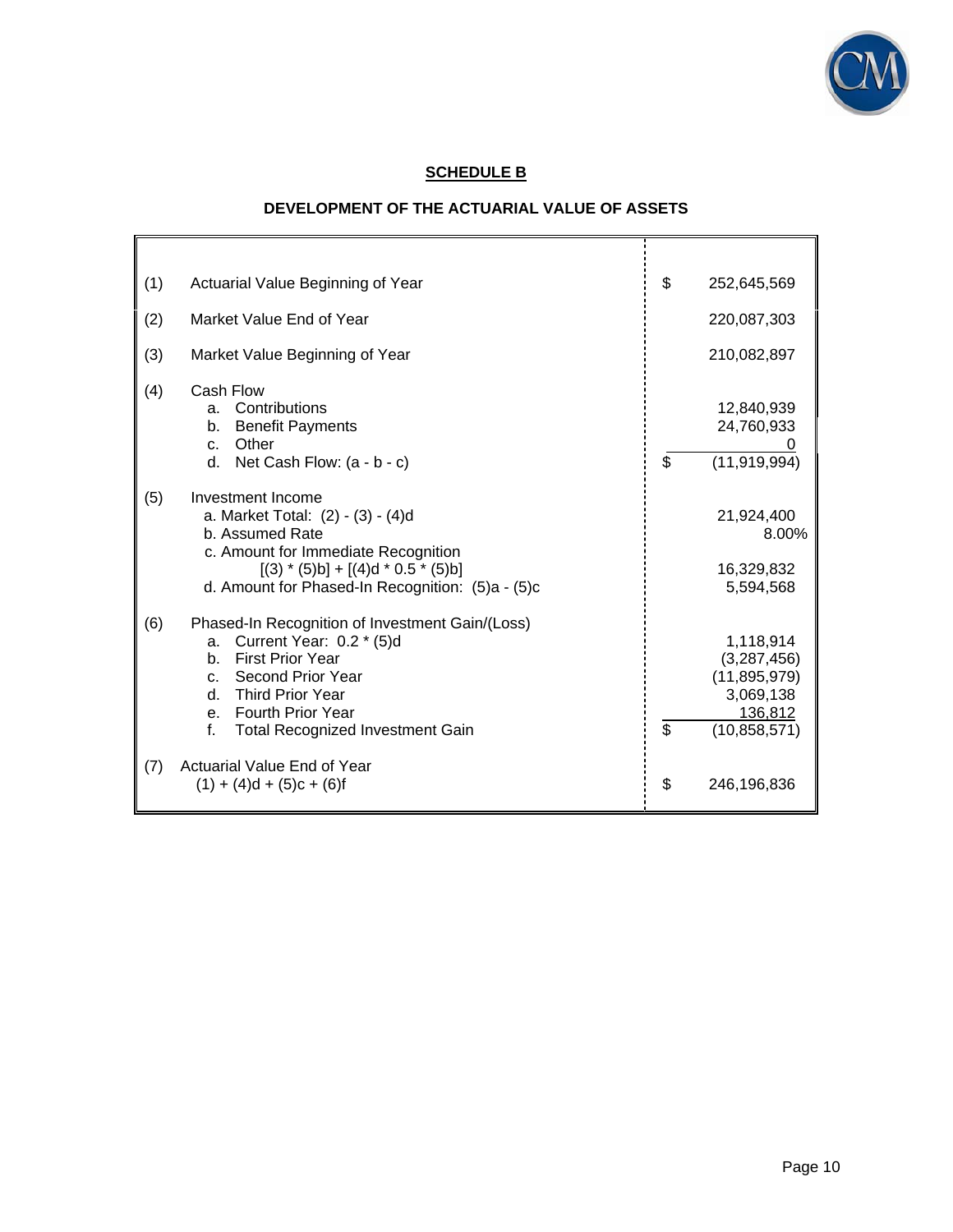

# **SCHEDULE C**

# **SUMMARY OF RECEIPTS AND DISBURSEMENTS FOR THE PERIOD ENDING SEPTEMBER 30, 2010**

| <b>Receipts for the Period</b>                  |    |                    |
|-------------------------------------------------|----|--------------------|
| Contributions:<br><b>Members</b>                | \$ | 2,566,075          |
| Employer                                        |    | 10,274,864         |
| Total                                           | \$ | 12,840,939         |
| Investment Income                               |    | 21,924,400         |
| <b>TOTAL</b>                                    | \$ | 34,765,339         |
| Disbursements for the Period                    |    |                    |
| <b>Benefit Payments</b>                         | \$ | 24,530,733         |
| <b>Refunds to Members</b>                       |    | 230,200            |
| Other                                           |    | O                  |
| <b>TOTAL</b>                                    | \$ | 24,760,933         |
| <b>Excess of Receipts over Disbursements</b>    | \$ | 10,004,406         |
| <b>Reconciliation of Asset Balances</b>         |    |                    |
| Market Value of Assets as of September 30, 2009 | \$ | 210,082,897        |
| <b>Excess of Receipts over Disbursements</b>    |    | 10,004,406         |
| Market Value of Assets as of September 30, 2010 | S  | <u>220,087,303</u> |
|                                                 |    |                    |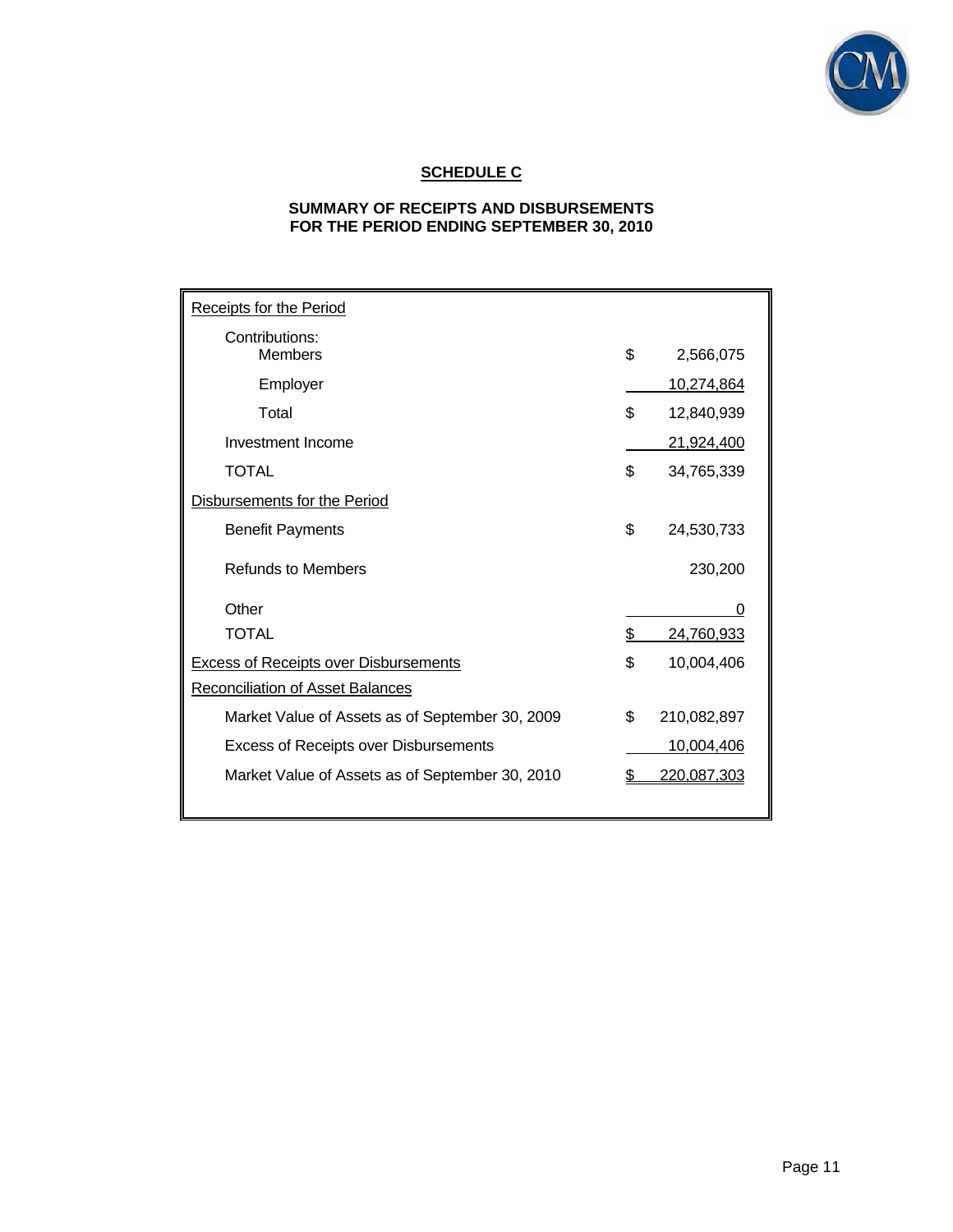

## **SCHEDULE D**

## **OUTLINE OF ACTUARIAL ASSUMPTIONS AND METHODS**

**The assumptions and methods used in the valuation were selected by the prior actuarial firm based on the actuarial experience study prepared as of September 30, 2000, submitted May 23, 2002 and adopted by the Board on June 5, 2002.** 

**Investment Rate of Return**: 8% per annum, compounded annually.

**Salary Increases**: 5% per annum, compounded annually.

**Separations Before Retirement**: Representative values of the assumed annual rates of death and disability are as follows:

| Annual Rate of |               |                   |  |  |
|----------------|---------------|-------------------|--|--|
|                |               | <b>Disability</b> |  |  |
| <b>Male</b>    | <b>Female</b> |                   |  |  |
| .08%           | .03%          | .08%              |  |  |
| .08            | .04           | .16               |  |  |
| .09            | .06           | .27               |  |  |
| .14            | .09           | .43               |  |  |
| .21            | .12           | .65               |  |  |
| .36            | .19           | 1.00              |  |  |
| .63            | .34           | 1.58              |  |  |
| 1.01           | .58           | 2.28              |  |  |
|                |               | Death             |  |  |

**Rates of Retirement**: 30% of members are assumed to retire in the year when first eligible and 5% in each year thereafter. All remaining members are assumed to retire at age 70.

**Deaths After Retirement**: Rates of mortality for the period after service retirement are according to the GBB 1979 Table for males rated forward one year and the GBB 1979 Table for females. Special mortality tables are used for the period after disability retirement.

**Percent Married**: 90% of active members are assumed to be married with the husband 3 years older than the wife.

**Actuarial Method**: Projected unit credit method. Gains and losses are reflected in the unfunded accrued liability.

**Assets**: Actuarial Value as developed in Schedule B. The actuarial value of assets recognizes 20% of the difference between the market value of assets and the expected value of assets, based on the assumed valuation rate of return.

**Liability for Current Inactive Members**: Member Contribution Balance is multiplied by a factor of 3.0.

**Post Retirement Increases:** Allowances of retired members and spouses who receive benefits based on active member salaries are assumed to increase by 4.5% per year.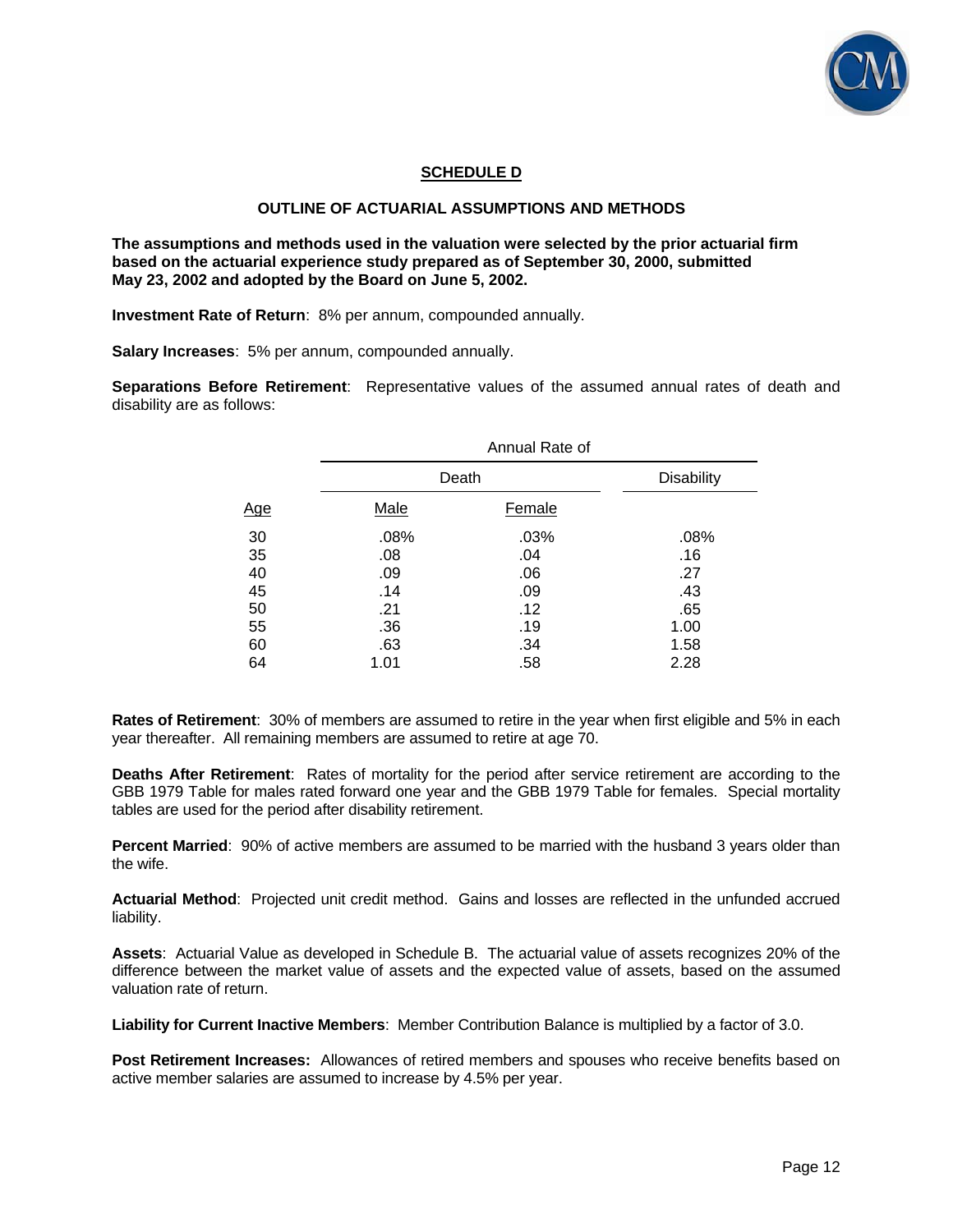

## **SCHEDULE E**

## **SUMMARY OF MAIN FUND PROVISIONS AS INTERPRETED FOR VALUATION PURPOSES**

The Judicial Retirement Fund was established September 18, 1973. The valuation took into account amendments to the Fund effective through the valuation date. The following summary describes the main benefit and contribution provisions of the Fund as interpreted for the valuation.

#### **Membership**

Any justice of the Supreme Court, judge of the Court of Civil Appeals, judge of the Court of Criminal Appeals, judge of the Circuit Court or officeholder of any newly created judicial office receiving compensation from the State treasury became a member of the fund if he was holding office on the effective date of the Act and elected to come under its provisions. Any such justice or judge elected or appointed to office after the effective date of the Act or any district or probate judge elected or appointed to office after October 10, 1975 or October 1, 1976, respectively, automatically becomes a member. Certain other district and probate judges as well as certain former county court judges, district attorneys or assistant district attorneys serving as circuit judges and certain supernumerary judges and justices could also elect to become members.

#### **Credited Service**

Credited service is service as a member plus certain periods of previous service credited in accordance with the provisions of the Act.

#### **Benefits**

#### *Service Retirement Benefit*

Condition for Benefit A retirement benefit is payable upon the request of any member who has:

- Completed 12 years of credited service and attained age 65, or
- Completed 15 years of credited service and whose age plus service equals or exceeds 77, or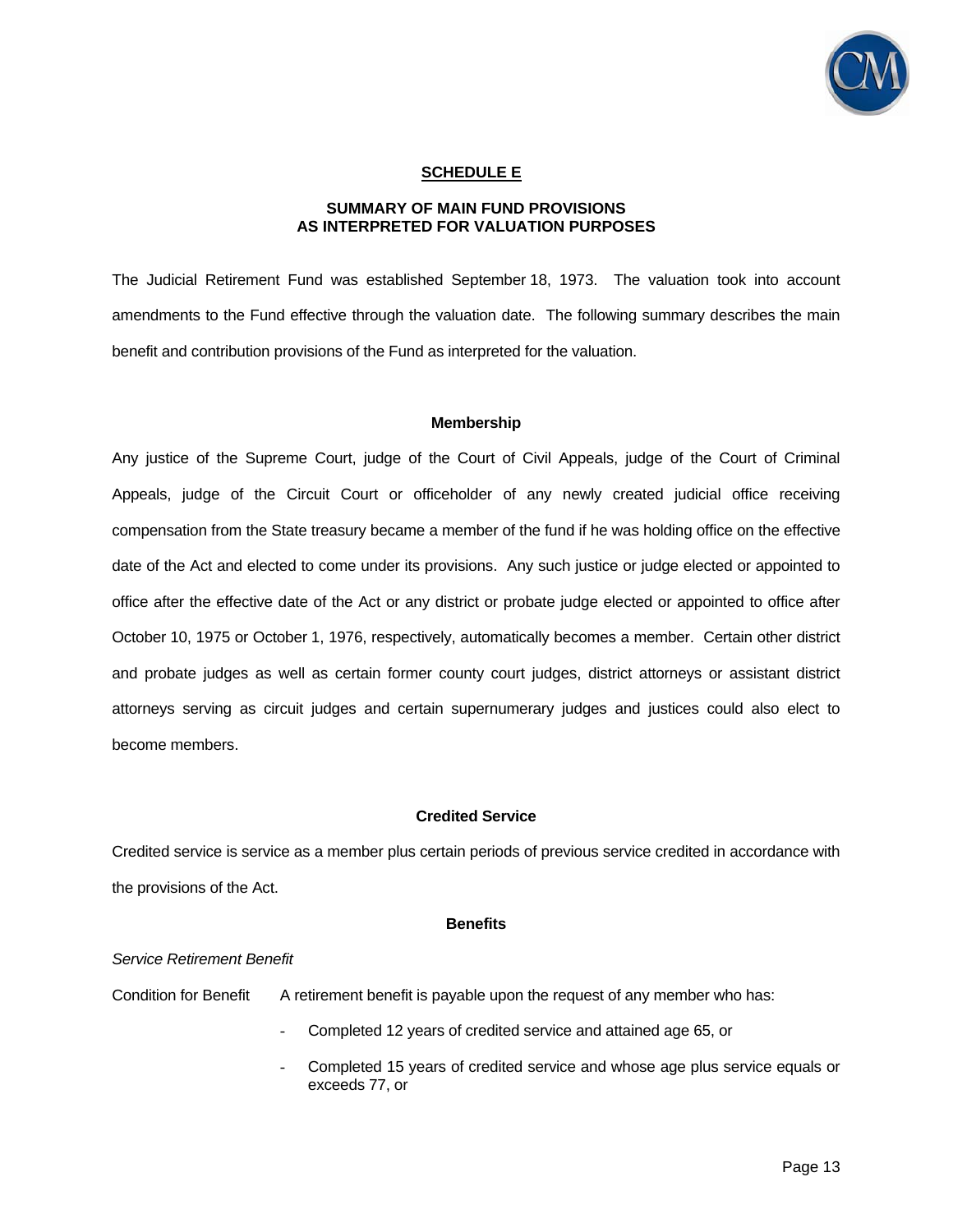

- Completed at least 18 years of credited service or three full terms as a judge or justice, or
- Completed 10 years of credited service and attained age 70

However, a judge who became a member on or after July 30, 1979 or who is a district or probate judge must meet the following age and service requirement combinations in order to be eligible to retire:

- Completed 12 years of credited service and attained age 65, or
- Completed at least 15 years of credited service and attained age 60, and whose age plus service equals or exceeds 77, or
- Completed 10 years of credited service and attained age 70, or
- Completed 25 years of credited service (or completed 24 years of credited service provided the member purchases one year of service prior to retirement) regardless of age

Amount of Benefit The service retirement benefit for a member is equal to:

- (a) For a circuit or appellate judge, who was a member prior to July 30, 1979, 75% of the salary prescribed by law for the position from which the member retires.
- (b) For a circuit or appellate judge who became a member on or after July 30, 1979, 75% of the member's salary at the time of separation from service.
- (c) For a district judge, 75% of the position's salary immediately prior to retirement.
- (d) For a probate judge, 75% of the member's salary at the time of separation from service.

#### *Disability Retirement Benefit*

Condition for Benefit A disability retirement benefit is payable to any member who becomes permanently, physically or mentally, unable to carry out his duties on a full-time basis, provided the member has completed five or more years of credited service.

Amount of Benefit The disability retirement benefit for a member other than a district or probate judge who was a member prior to July 30, 1979 is equal to 25% of the salary prescribed by law for the position from which the member retires on disability plus 10% of such salary for each year of credited service in excess of five years. The disability retirement benefit is subject to a minimum of 30% and a maximum of 75% of such salary.

> The disability retirement benefit for a judge who became a member on or after July 30, 1979 or who is a district or probate judge is equal to 25% of his salary immediately prior to retirement plus 10% of such salary for each year of credited service in excess of five years. The disability retirement benefit is subject to a minimum of 30% and a maximum of 75% of such salary.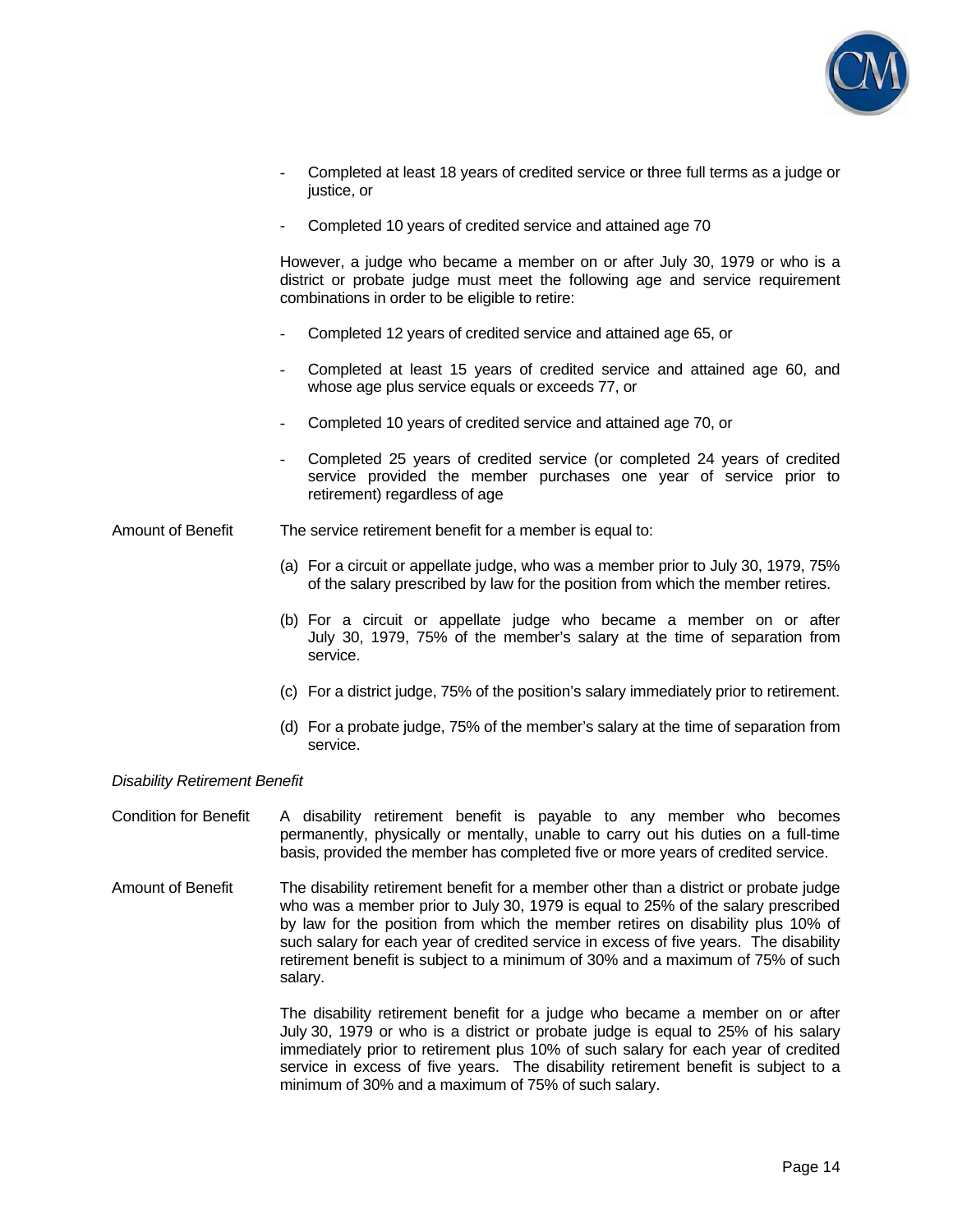

*Spouse's Benefit* 

Condition for Benefit Upon the death of an active, inactive or retired member with at least 5 years of credited service, a death benefit is payable to the member's spouse.

Amount of Benefit The death benefit payable to the spouse of a judge other than a district or probate judge consists of a yearly benefit equal to 3% of the salary prescribed by law for the position of the former member for each year of service, not to exceed 30% of such salary.

> The death benefit payable to the spouse of a district judge consists of a yearly benefit equal to 3% of the position's salary prescribed by law at the time of death for each year of service not to exceed 30% of such salary.

> The death benefit payable to the spouse of a probate judge is a yearly benefit equal to the greater of \$480 for each year of credited service to a maximum of 10 years, or 3% of the member's salary at the time of separation from service for each year of credited service not to exceed 30% of such salary.

The benefit is payable for the spouse's life or until his or her remarriage.

#### *Benefit Payable on Separation from Service*

If a member terminates service and elects not to withdraw his contributions and accrued interest from the Fund, he is eligible to receive any of the benefits for which he has sufficient credited service upon reaching an eligible retirement age.

A member terminating service before reaching eligibility for retirement benefits may elect to receive a return of contributions and accrued interest.

#### **Contributions**

| By Members | Prior to October 1, 2011, each member contributed 6.0% of salary.                                                                                                                                                                              |
|------------|------------------------------------------------------------------------------------------------------------------------------------------------------------------------------------------------------------------------------------------------|
|            | Beginning October 1, 2011, each member will contribute 8.25% of salary.                                                                                                                                                                        |
|            | Beginning October 1, 2012, each member will contribute 8.50% of salary.                                                                                                                                                                        |
|            | If positive investment performance results in a decrease in the total contribution<br>rate paid by employers and employees participating in the System, the Retirement<br>System of Alabama shall first reduce the employee contribution rate. |
| By State   | The State makes contributions which, in addition to the members' contributions, are<br>sufficient to carry out the provisions of the Act.                                                                                                      |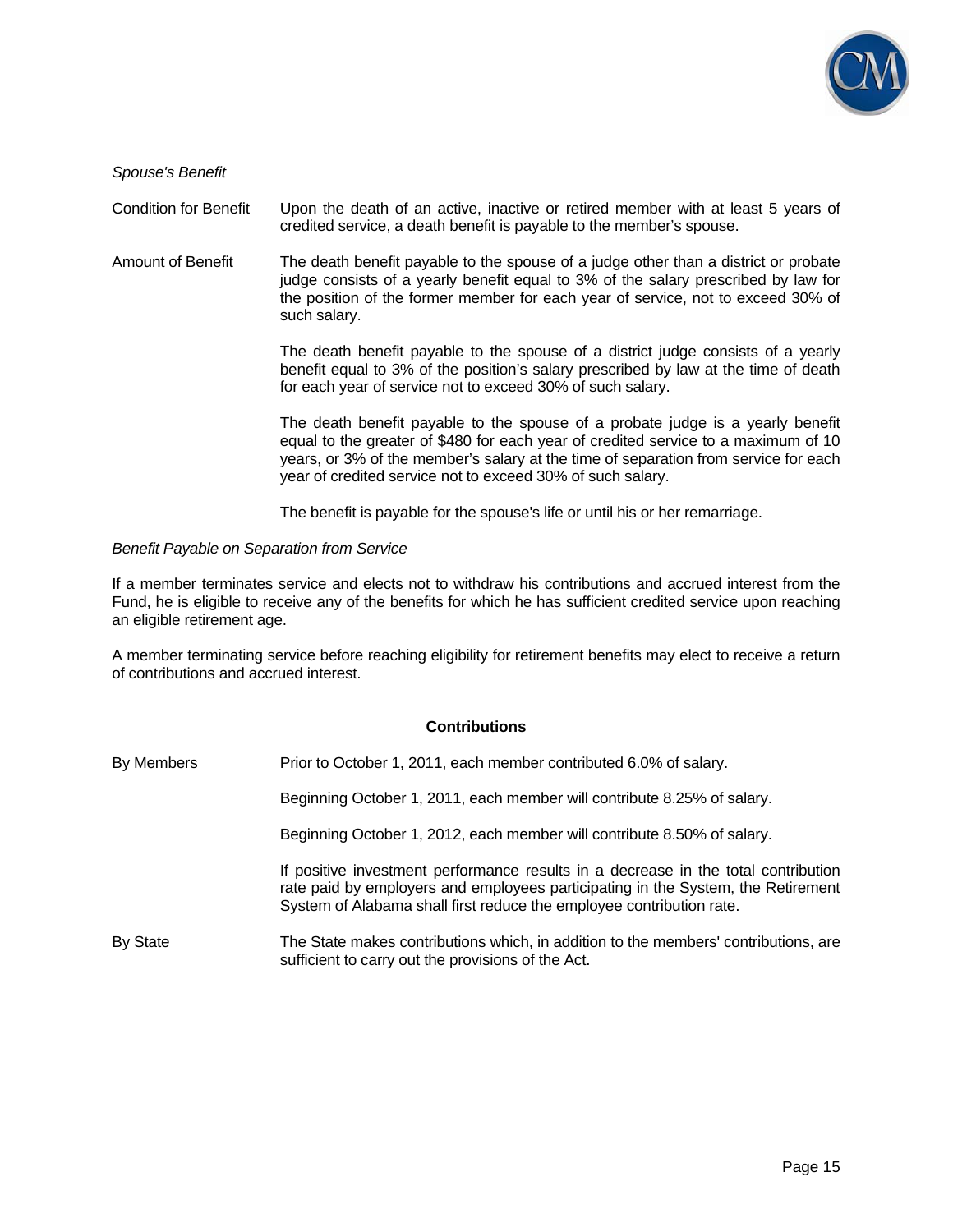

# **SCHEDULE F**

## **SCHEDULE OF MEMBERSHIP DATA AS OF SEPTEMBER 30, 2010**

#### **NUMBER OF ACTIVE MEMBERS AND THEIR AVERAGE COMPENSATION BY AGE AND YEARS OF SERVICE**

| <b>Attained</b><br>Age | <b>Completed Years of Service</b> |               |               |               |               |               |               |               |          |              |                |
|------------------------|-----------------------------------|---------------|---------------|---------------|---------------|---------------|---------------|---------------|----------|--------------|----------------|
|                        | Under 1                           | 1 to $4$      | 5 to 9        | 10 to 14      | 15 to 19      | 20 to 24      | 25 to 29      | 30 to 34      | 35 to 39 | > 40         | Total          |
| Under 25<br>Avg. Pay   |                                   |               |               |               |               |               |               |               |          |              |                |
| 25 to 29<br>Avg. Pay   |                                   |               |               |               |               |               |               |               |          |              |                |
| 30 to 34<br>Avg. Pay   | 143,109                           | 118,948       | 2<br>118,948  |               |               |               |               |               |          |              | 124,988        |
| 35 to 39<br>Avg. Pay   | 130,843                           | 3<br>102,685  | 127,868       | 1<br>78,359   |               |               |               |               |          |              | 107,521        |
| 40 to 44<br>Avg. Pay   | 2<br>125,071                      | 14<br>112,893 | 5<br>112,429  | 6<br>129,689  | 129,694       | 126,384       |               |               |          |              | 30<br>118,557  |
| 45 to 49<br>Avg. Pay   | 3<br>128,682                      | 19<br>121,749 | 126,472       | 9<br>139,452  | 2<br>133,816  | 2<br>141,690  | 77,182        |               |          |              | 43<br>127,159  |
| 50 to 54<br>Avg. Pay   |                                   | 10<br>121,335 | 14<br>122,888 | 19<br>137,220 | 5<br>142,501  | 10<br>134,415 | 5<br>124,118  |               |          |              | 63<br>130,448  |
| 55 to 59<br>Avg. Pay   |                                   | 5<br>123,048  | 9<br>116,911  | 24<br>124,130 | 18<br>132,598 | 9<br>151,138  | 162,139       | 166,208       |          |              | 72<br>132,510  |
| 60 to 64<br>Avg. Pay   |                                   | 11<br>107,495 | 9<br>128,830  | 8<br>127,410  | 14<br>133,732 | 16<br>136,551 | 10<br>130,256 | 5<br>142,674  |          | 2<br>135,310 | 75<br>129,397  |
| 65 to 69<br>Avg. Pay   | 137,941                           | 5<br>97,814   | 6<br>124,595  | 7<br>113,727  | 3<br>126,728  | 5<br>115,386  | 3<br>149,936  | 149,936       | 149,936  |              | 32<br>121,171  |
| 70 & up<br>Avg. Pay    |                                   |               | 131,944       | 128,388       | 3<br>100,382  | 148,684       | 1<br>149,936  | 1<br>85,531   | 109,488  |              | 13<br>119,213  |
| Total<br>Avg. Pay      | 8<br>131,010                      | 68<br>115,013 | 54<br>122,682 | 78<br>128,548 | 47<br>131,487 | 44<br>136,922 | 24<br>135,360 | 10<br>144,746 | 122,971  | 135,310      | 338<br>127,398 |

The top number in each box is the count of actives for that age and service combination. The bottom amount is the average compensation for the group.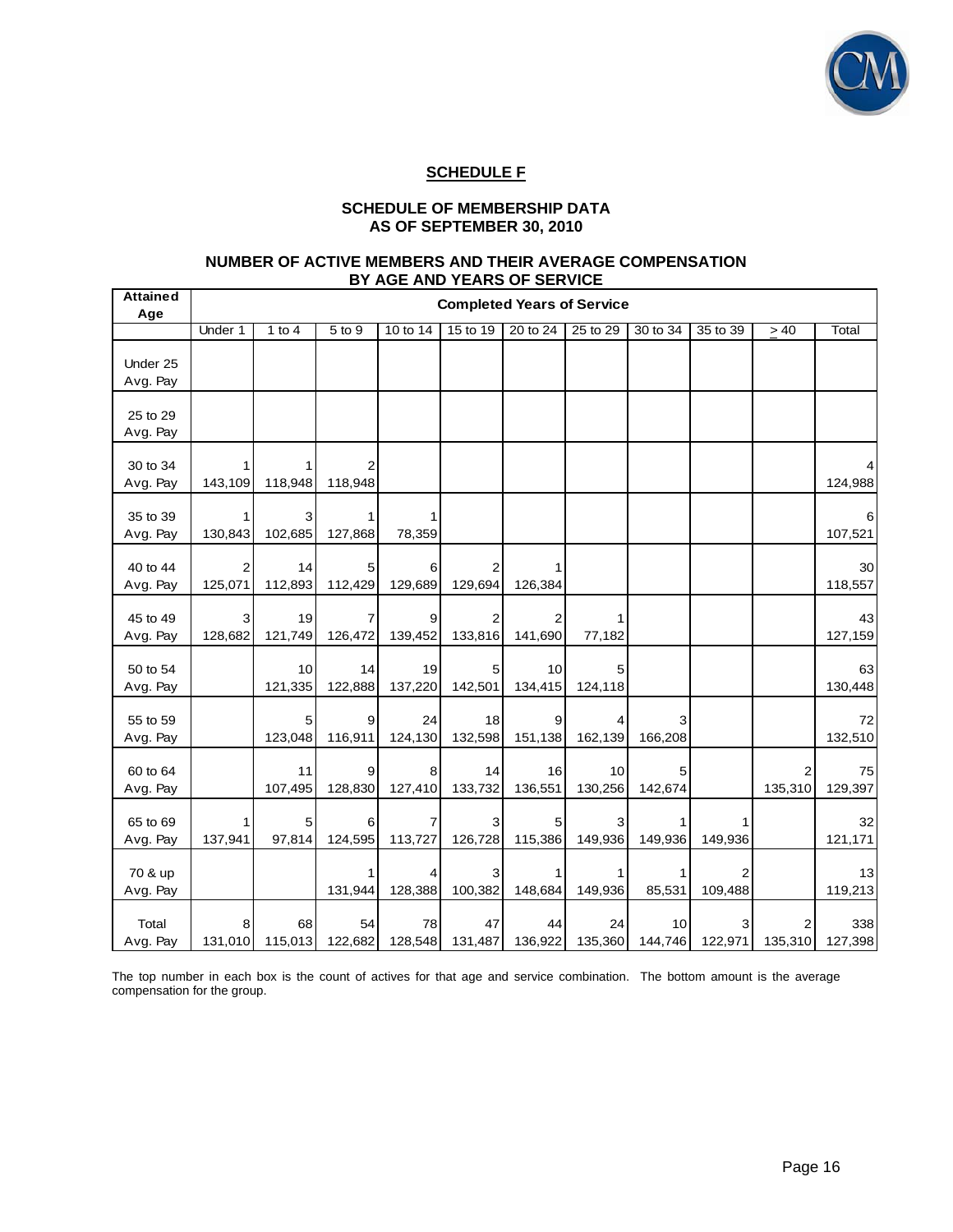

### **NUMBER OF RETIRED MEMBERS AND THEIR BENEFITS BY AGE**

|           | Number of      | <b>Total</b>           | Average                |
|-----------|----------------|------------------------|------------------------|
| Age       | <b>Members</b> | <b>Annual Benefits</b> | <b>Annual Benefits</b> |
| Under 50  | 0              | \$<br>0                | \$                     |
| 50-54     |                | 111,447                | 111,447                |
| 55-59     | 12             | 1,349,143              | 112,429                |
| 60-64     | 36             | 3,672,483              | 102,013                |
| 65-69     | 49             | 5,088,738              | 103,852                |
| 70-74     | 45             | 4,439,714              | 98,660                 |
| 75-79     | 25             | 2,261,355              | 90,454                 |
| 80-84     | 25             | 2,306,785              | 92,271                 |
| 85-89     | 18             | 1,315,062              | 73,059                 |
| 90-94     | 4              | 321,795                | 80.449                 |
| 95 & Over | 1              | 112,451                | 112,451                |
|           |                |                        |                        |
| Total     | 216            | \$<br>20,978,973       | \$<br>97,125           |

### **NUMBER OF BENEFICIARIES AND THEIR BENEFITS BY AGE**

|           | Number of      | <b>Total</b>           | Average                |
|-----------|----------------|------------------------|------------------------|
| Age       | <b>Members</b> | <b>Annual Benefits</b> | <b>Annual Benefits</b> |
| Under 50  | 2              | \$<br>65,981           | \$<br>32,991           |
| 50-54     |                | 25,019                 | 25,019                 |
| 55-59     | 3              | 84,148                 | 28,049                 |
| 60-64     | 11             | 439,869                | 39,988                 |
| 65-69     | 10             | 341,677                | 34,168                 |
| 70-74     | 17             | 522,274                | 30,722                 |
| 75-79     | 16             | 561,743                | 35,109                 |
| 80-84     | 14             | 496,071                | 35,434                 |
| 85-89     | 19             | 597,359                | 31,440                 |
| 90-94     | 6              | 194,724                | 32,454                 |
| 95 & Over | 1              | 13,900                 | 13,900                 |
|           |                |                        |                        |
| Total     | 100            | \$<br>3,342,765        | \$<br>33,428           |